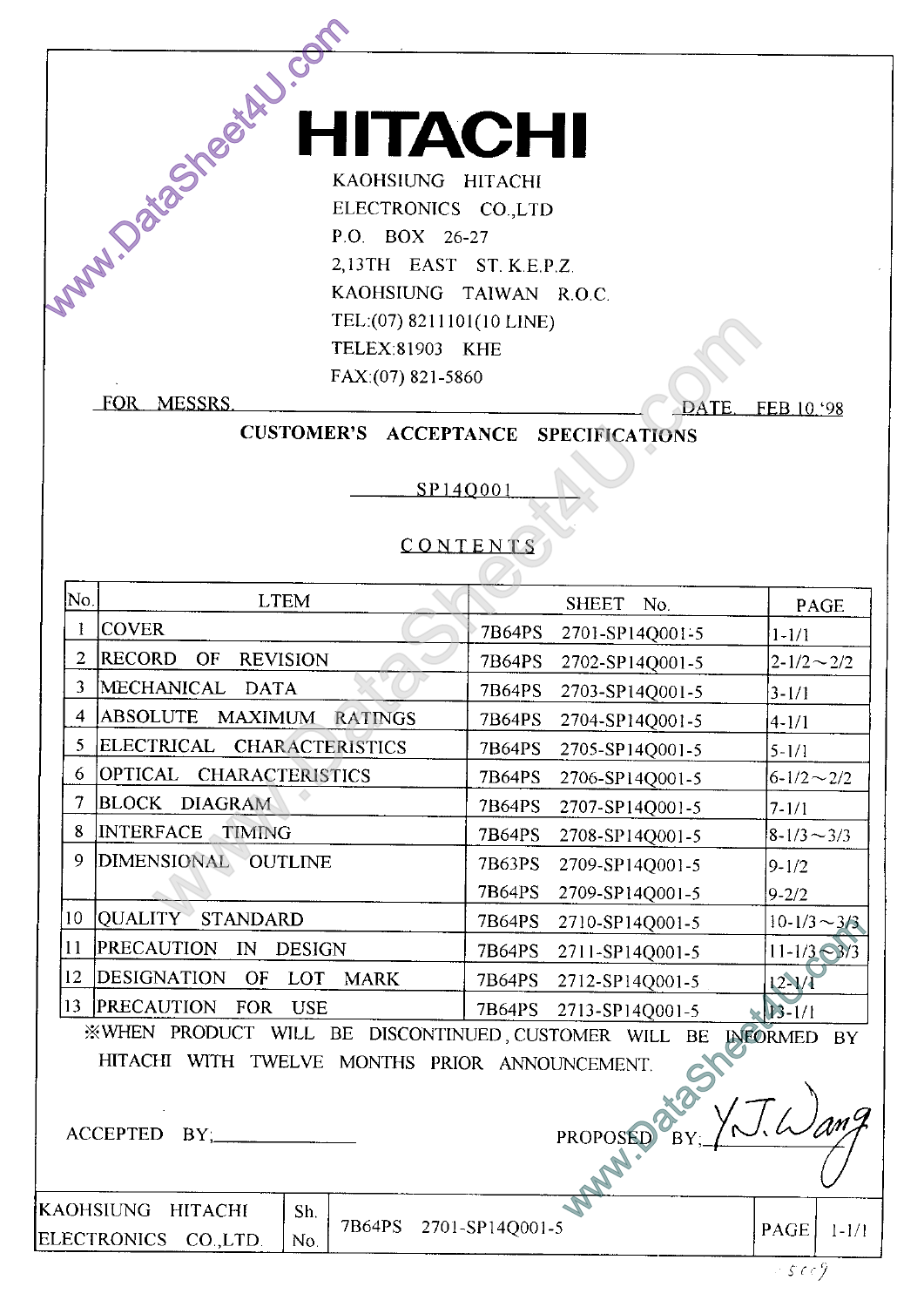### RECORD OF REVISION

| <b>DATE</b>       | SHEET No.                                                  | <b>SUMMARY</b>                                                                                                                                                |  |  |  |  |  |  |  |
|-------------------|------------------------------------------------------------|---------------------------------------------------------------------------------------------------------------------------------------------------------------|--|--|--|--|--|--|--|
|                   | DEC.04.'96 7B64PS 2704-<br>SP14Q001-2<br><b>PAGE 4-1/1</b> | <b>CHANGED:</b><br><b>CHANGED ALL PAGE</b>                                                                                                                    |  |  |  |  |  |  |  |
|                   | 7B64PS 2705-<br>SP14Q001-2<br><b>PAGE 5-1/1</b>            | <b>CHANGED:</b><br>$VDD-V0=(24.6)$ (23.7) (22.8) $\phi=10^{\circ}$                                                                                            |  |  |  |  |  |  |  |
|                   |                                                            | VDD-V0=(23.8) (22.9) (22.0) $\phi$ = 0°                                                                                                                       |  |  |  |  |  |  |  |
|                   | 7B64PS 2706-<br>SP14Q001-2<br>PAGE 6-1/2                   | <b>CHANGED:</b><br>CONTRAST RATIO= $(4.0)$ $\phi=10^{\circ}$                                                                                                  |  |  |  |  |  |  |  |
|                   | MAY.07.'97 7B64PS 2704-<br>SP14Q001-3                      | CONTRAST RATIO= $(12.0)$ $\phi = 0^{\circ}$<br>4.2 ENVIRONMENT ABSOLUTE MAXIMUN RATINGS<br>AMBIENT TEMPERATURE CHANGED:                                       |  |  |  |  |  |  |  |
|                   | <b>PAGE 4-1/1</b>                                          | OPERATING(max.) $50^{\circ}$ C $\rightarrow$ 50°C<br>NOTE 4 $\rightarrow$ NOTE 5                                                                              |  |  |  |  |  |  |  |
|                   | 7B64PS 2705-<br>SP14Q001-3<br><b>PAGE 5-1/1</b>            | 5.1 ELECTRICAL CHARACTERISTICS RECOMMENDED<br>LC DRIVING VOLTAGE (HANGER)<br>Ta= $0^{\circ}$ C:(23.8) $\rightarrow$ 23.5<br>Ta=25°C:(22.9) $\rightarrow$ 22.3 |  |  |  |  |  |  |  |
|                   |                                                            | Ta=40°C: $(22.0) \rightarrow 21.6$<br>POWER SUPPLY FOR CFL DELTED NOTE 4<br>CHANGED: VDD-V0 : 22.9 $\rightarrow$ 22.3V                                        |  |  |  |  |  |  |  |
|                   | 7B64PS 2706-<br>SP14Q001-3                                 | 6.1 OPTICAL CHARACTERISTICS CONTRAST RATIO<br><b>CHANGED:</b>                                                                                                 |  |  |  |  |  |  |  |
|                   | PAGE 6-1/2                                                 | $(12.0) \rightarrow 12$<br><b>RESPONSE TIME CHANGED:</b><br>RISE : $(120.0) \rightarrow 120$<br>FALL: $(150.0) \rightarrow 150$                               |  |  |  |  |  |  |  |
|                   | 7B64PS 2706-<br>SP14Q001-3<br>PAGE 6-2/2                   | 6.2 OPTICAL CHARACTERISTICS OF BACKLIGHT<br>INITIAL CONDITION CHANGED:<br>$VDD-V0$ : 22.9V $\rightarrow$ 22.3V                                                |  |  |  |  |  |  |  |
|                   | 7B64PS 2709-<br>SP14Q001-3<br><b>PAGE 9-1/2</b>            | 9.1 DIMENSIONAL OUTLINE ALL PAGE CHANGED<br>MOUNTING HOLE MEASUREMENTS ADDED<br>HEIGHT OF MODULE CHANGED<br>LOCATION OF FLEX CABLE CHANGED                    |  |  |  |  |  |  |  |
|                   | 7B64PS 2709-<br>SP14Q001-3<br>PAGE 12-1/1                  | 12. DESIGNATION OF LOT MARK<br>LOT MARK CHANGED                                                                                                               |  |  |  |  |  |  |  |
| KAOHSIUNG HITACHI | ELECTRONICS CO.,LTD.                                       | Sh.<br>DATE FEB.10.'98<br>7B64PS 2702-SP14Q001-5<br>PAGE<br>$2 - 1/2$<br>No.                                                                                  |  |  |  |  |  |  |  |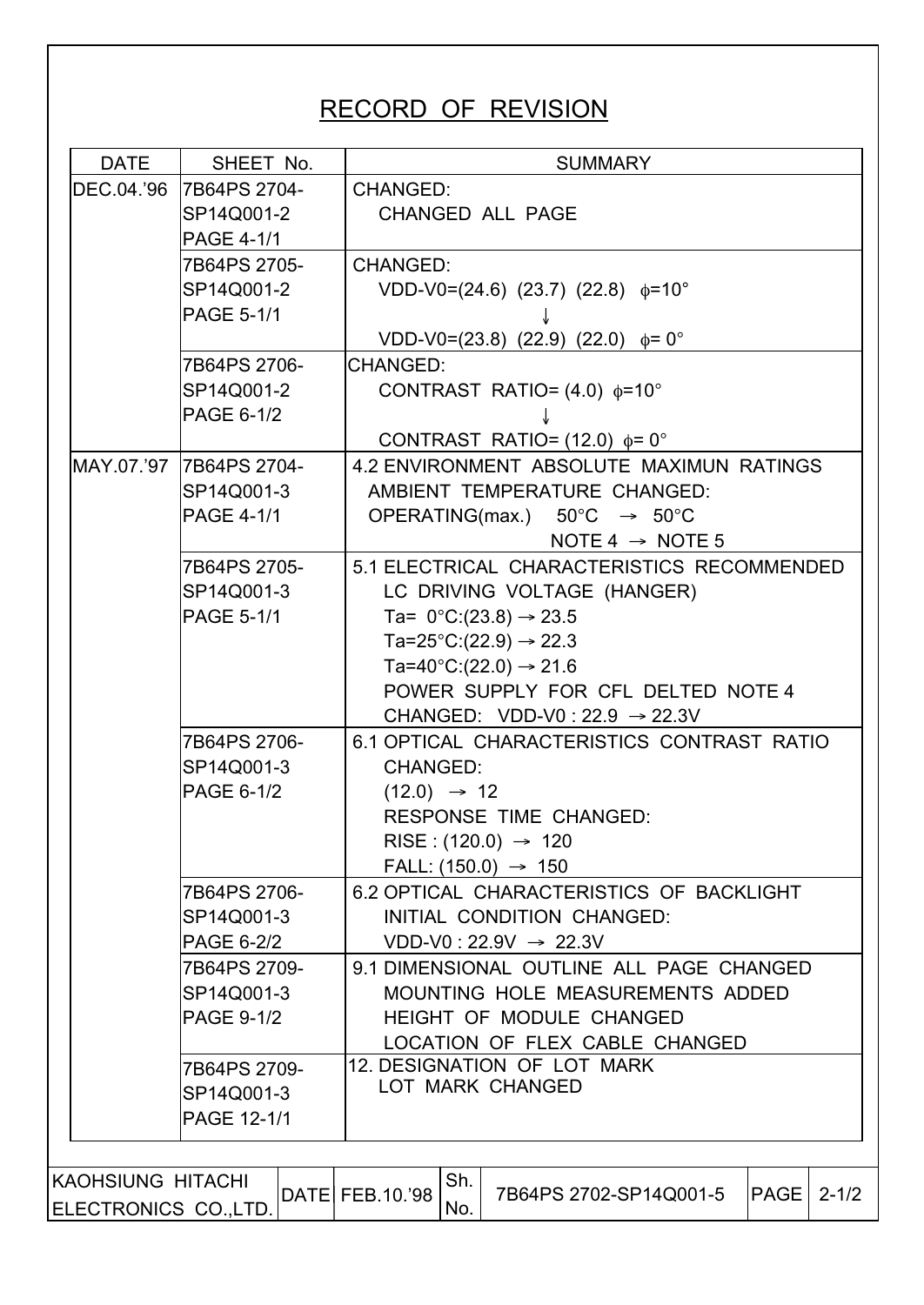### RECORD OF REVISION

| <b>DATE</b>          | SHEET No.    |                 |                        |                                     | <b>SUMMARY</b> |             |           |
|----------------------|--------------|-----------------|------------------------|-------------------------------------|----------------|-------------|-----------|
| <b>JUN.26.'97</b>    | 7B64PS 2706- |                 |                        | <b>6.1 OPTICAL CHARATERISTICS</b>   |                |             |           |
|                      | SP14Q001-4   |                 |                        | CONTRAST RATIO CHANGED              |                |             |           |
|                      | PAGE 6-1/2   |                 | $12.0 \rightarrow 6.0$ |                                     |                |             |           |
| FEB.10.'98           | 7B64PS 2708- |                 |                        | 8.1 INTERFACE TIMING CHART          |                |             |           |
|                      | SP14Q001-5   |                 |                        | FRAME SET UP TIME 1.4us min DELETED |                |             |           |
|                      | PAGE 8-1/3   |                 |                        |                                     |                |             |           |
|                      |              |                 |                        |                                     |                |             |           |
|                      |              |                 |                        |                                     |                |             |           |
|                      |              |                 |                        |                                     |                |             |           |
|                      |              |                 |                        |                                     |                |             |           |
|                      |              |                 |                        |                                     |                |             |           |
|                      |              |                 |                        |                                     |                |             |           |
|                      |              |                 |                        |                                     |                |             |           |
|                      |              |                 |                        |                                     |                |             |           |
|                      |              |                 |                        |                                     |                |             |           |
|                      |              |                 |                        |                                     |                |             |           |
|                      |              |                 |                        |                                     |                |             |           |
|                      |              |                 |                        |                                     |                |             |           |
|                      |              |                 |                        |                                     |                |             |           |
|                      |              |                 |                        |                                     |                |             |           |
|                      |              |                 |                        |                                     |                |             |           |
|                      |              |                 |                        |                                     |                |             |           |
|                      |              |                 |                        |                                     |                |             |           |
|                      |              |                 |                        |                                     |                |             |           |
|                      |              |                 |                        |                                     |                |             |           |
|                      |              |                 |                        |                                     |                |             |           |
|                      |              |                 |                        |                                     |                |             |           |
|                      |              |                 |                        |                                     |                |             |           |
|                      |              |                 |                        |                                     |                |             |           |
|                      |              |                 |                        |                                     |                |             |           |
|                      |              |                 |                        |                                     |                |             |           |
|                      |              |                 |                        |                                     |                |             |           |
|                      |              |                 |                        |                                     |                |             |           |
|                      |              |                 |                        |                                     |                |             |           |
|                      |              |                 |                        |                                     |                |             |           |
|                      |              |                 |                        |                                     |                |             |           |
|                      |              |                 |                        |                                     |                |             |           |
|                      |              |                 |                        |                                     |                |             |           |
|                      |              |                 |                        |                                     |                |             |           |
|                      |              |                 |                        |                                     |                |             |           |
|                      |              |                 |                        |                                     |                |             |           |
| KAOHSIUNG HITACHI    |              | DATE FEB.10.'98 | Sh.                    | 7B64PS 2702-SP14Q001-5              |                | <b>PAGE</b> | $2 - 2/2$ |
| ELECTRONICS CO.,LTD. |              |                 | No.                    |                                     |                |             |           |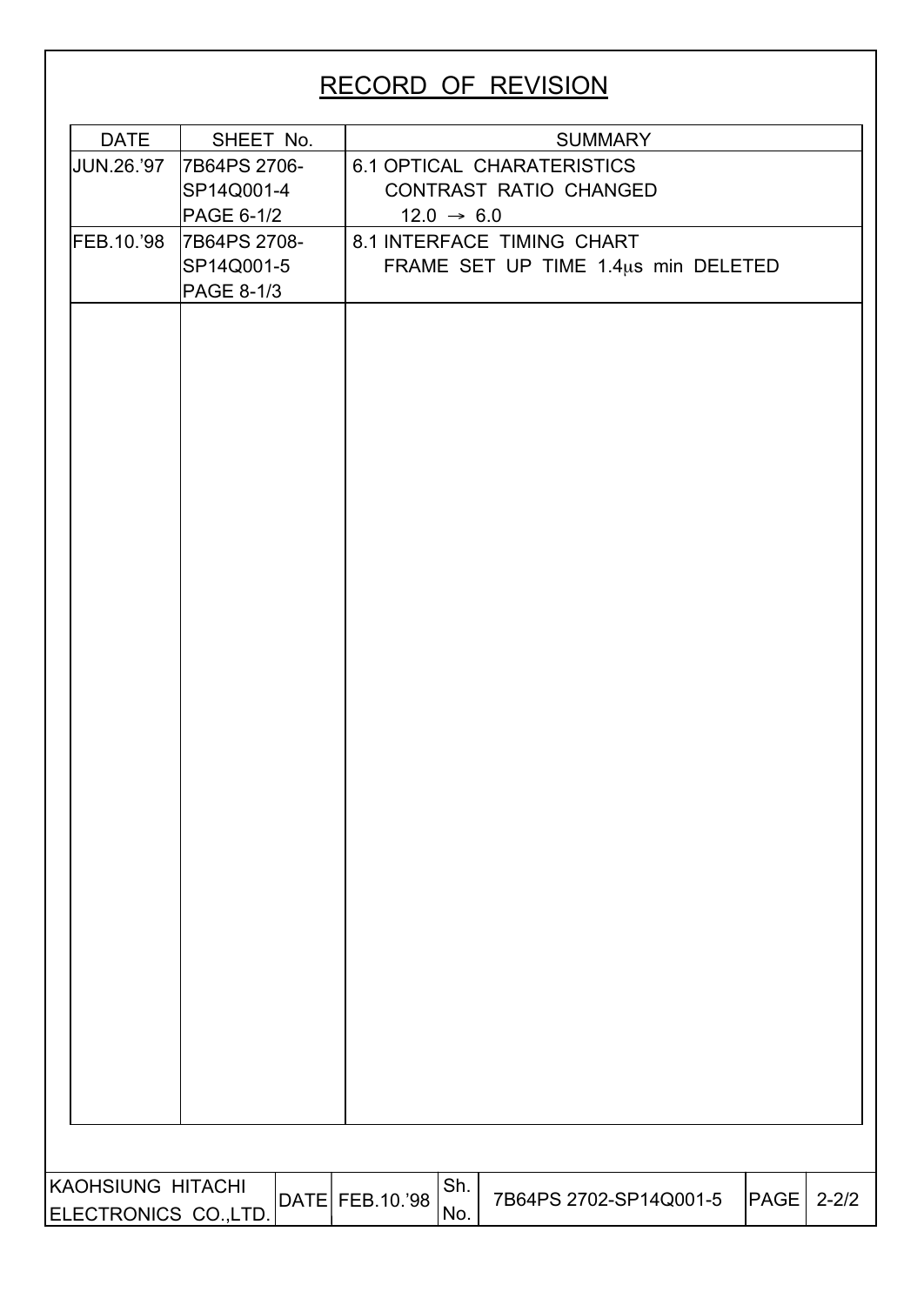### 3. GENERAL SPECIFICATIONS

|      | (1) PART NAME          | SP14Q001                                   |
|------|------------------------|--------------------------------------------|
| (2)  | MODULE SIZE            | 167.0(W)mm * 109.0(H)mm * 10.0(D)mm (max.) |
| (3)  | EFFECTIVE DISPLAY AREA | 120 mm min * 89 mm min.                    |
| (4)  | DOT SIZE               | $0.345(W)$ min. * 0.345(H)min              |
| (5)  | DOT PITCH              | $0.360(W)$ mm * $0.360(H)$ mm              |
| (6)  | NUMBER OF DOTS         | 320 (W) * 240 (H)                          |
| (7)  | <b>DUTY</b>            | 1/240                                      |
|      | $(8)$ LCD              | BLUE TYPE (NEGATIVE TYPE)                  |
|      |                        | THE UPPER POLARIZER IS ANT-GLARE           |
|      |                        | TYPE.                                      |
|      |                        | THE BOTTOM POLARIZER IS                    |
|      |                        | <b>TRANSMISSIVE TYPE.</b>                  |
|      | (9) VIEWING DIRECTION  | 6 O'CLOCK                                  |
| (10) | <b>BACK LIGHT</b>      | COLD CATHODE FLUORESCENT LAMP.             |
|      |                        |                                            |

| IKAOHSIUNG HITACHI  | DATE FEB.10.'98 | ' ञा. | 7B64PS 2703-SP14Q001-5 | $ PAGE $ 3-1/ |  |
|---------------------|-----------------|-------|------------------------|---------------|--|
| IELECTRONICS COLTD. |                 | 'No.  |                        |               |  |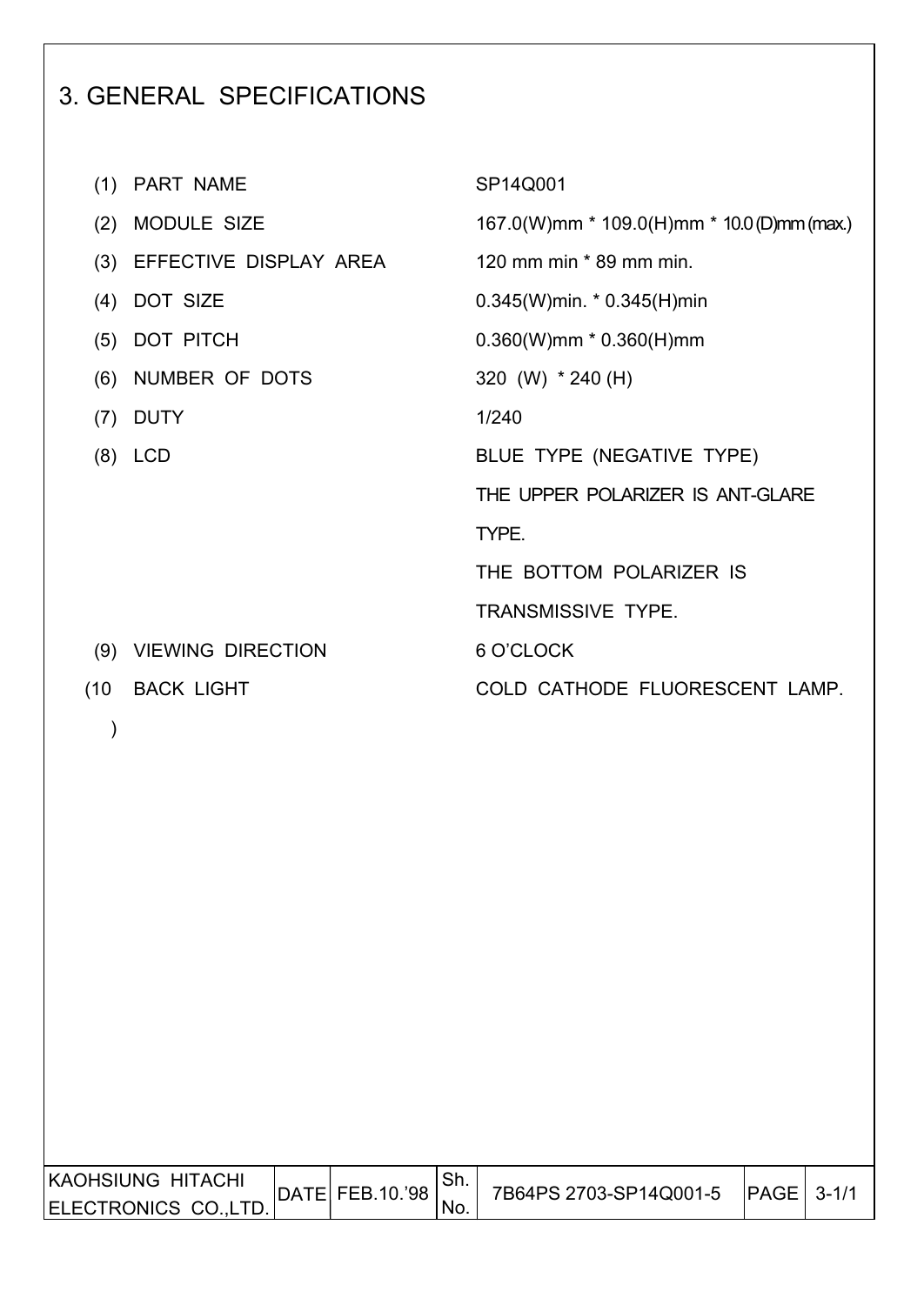### 4. ABSOLUTE MAXIMUM RATINGS

| 4.1 ELECTRICAL ABSOLUTE MAXIMUM RATINGS. |                | VSS=0V:STANDARD |           |   |               |
|------------------------------------------|----------------|-----------------|-----------|---|---------------|
| <b>ITEM</b>                              | <b>SYMBOL</b>  | MIN.            | MAX.      |   | UNIT COMMENT  |
| <b>POWER SUPPLY FOR LOGIC</b>            | <b>VDD-VSS</b> | 0               |           |   |               |
| <b>POWER SUPPLY FOR LC DRIVING</b>       | VDD-V0         |                 | 27.5      |   |               |
| <b>IINPUT VOLTAGE</b>                    | Vi             | $-0.3$          | $VDD+0.3$ |   | <b>NOTE 1</b> |
| <b>IINPUT CURRENT</b>                    |                |                 |           | A |               |
| <b>ISTATIC ELECTRICITY</b>               |                |                 | 100       |   | <b>NOTE 2</b> |

NOTE 1. DISP-OFF , FRAME , LOAD , CP , D0~D3.

NOTE2. MAKE CERTAINS YOU ARE GROUNDED WHEN HANDLING LCM.

4.2 ENVIRONMENTAL ABSOLUTE MAXIMUM RATINGS.

| <b>ITEM</b>                | <b>OPERATING</b> |                      | <b>STORAGE</b>  |                               | <b>OMMNT</b>                |
|----------------------------|------------------|----------------------|-----------------|-------------------------------|-----------------------------|
|                            | MIN.             | MAX.                 | MIN.            | MAX.                          |                             |
| <b>AMBIENT TEMPERATURE</b> | $0^{\circ}$ C    | $50^{\circ}$ C       | $-20^{\circ}$ C | $60^{\circ}$ C                | NOTE 2.3                    |
|                            |                  | NOTE <sub>5</sub>    |                 |                               |                             |
| <b>HUMIDITY</b>            |                  | NOTE 1               |                 | NOTE 1                        | <b>WITHOUT CONDENSATION</b> |
|                            |                  | 2.45m/s <sup>2</sup> |                 | 11.76 $m/s^2$                 |                             |
| <b>VIBRATION</b>           |                  | (0.25G)              |                 | (1.2G)                        | NOTE 4                      |
|                            |                  |                      |                 | NOTE <sub>5</sub>             |                             |
|                            |                  | $29.4 \text{m/s}^2$  |                 | $490.0$ m/s <sup>2</sup>      |                             |
| <b>SHOCK</b>               |                  | (3 G)                |                 | (50 G)                        | <b>XYZ DIRECTIONS</b>       |
|                            |                  |                      |                 | NOTE 5                        |                             |
| <b>CORROSIVE GAS</b>       |                  |                      |                 | NOT ACCEPTABLE NOT ACCEPTABLE |                             |

- NOTE 1 Ta<=40°C : 85%RH max. Ta>40°C : ABSOLUTE HUMIDITY MUST BE LOWER. THAN THE HUMIDITY OF 85% RH AT 40°C
- NOTE 2 Ta AT 0°C < 48HRS, AT 60°C < 168HRS.

 NOTE 3 BACKGROUND COLOR CHANGES SLIGHTLY DEPENDING ON AMBIENT TEMPERATURE. THE PHENOMENON IS REVERSIBLE. HIGHER STARTING VOLTAGE OF CFL AND HIGHER LCD DRIVING VOLTAGE ARE NEEDED WHILE OPERATING AT 0°C. THE FILE TIME OF CFL WILL BE REDUCED WHILE OPERATING AT 0°C. THIS NEED TO MAKE SURE OF VALUE OF IL AND CHARACTERICS OF INVERTER. AND THE RESPONSE TIME AT 0°C WILL BE LOWER.

- NOTE 4 5Hz~100Hz (EXCEPT RESONALCE FREQUENCY AND X,Y,Z EACH DIRECTION WITHIN 1 HOUR)
- NOTE 5 THE MODULE SHOULD BE OPERATED NORMALLY AFTER FINISH THE TEST.

| KAOHSIUNG HITACHI    | DATE  FEB.10.'98 |      | 7B64PS 2704-SP14Q001-5 | $ PAGE $ 4-1/ |  |
|----------------------|------------------|------|------------------------|---------------|--|
| ELECTRONICS CO.,LTD. |                  | 'NO. |                        |               |  |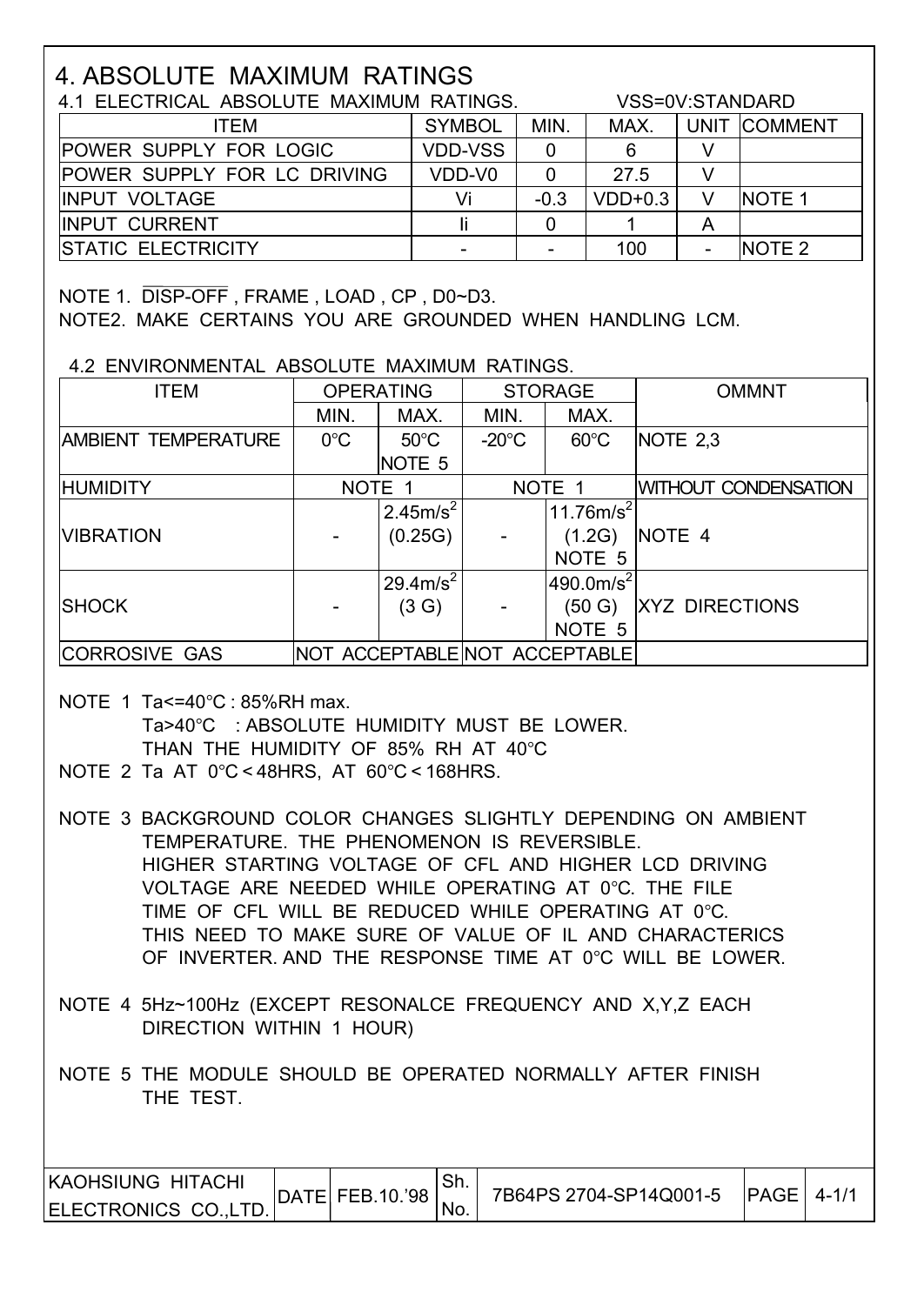## 5. ELECTRICAL CHARACTERISTICS<br>5.1 ELECTRICAL CHARACTERISTICS

| ITEM                        | <b>SYMBOL</b>  | <b>CONDITION</b>                          | MIN.        | TYP.    | MAX.       | <b>UNIT</b> |
|-----------------------------|----------------|-------------------------------------------|-------------|---------|------------|-------------|
| POWER SUPPLY VOLTAGE        | <b>VDD-VSS</b> |                                           | $5.0 - 5%$  | 5.0     | $5.0 + 5%$ | $\vee$      |
| <b>FOR LOGIC</b>            |                |                                           |             |         |            |             |
| POWER SUPPLY VOLTAGE        | <b>VEE-VSS</b> |                                           | $-23.1$     | $-22.0$ | $-20.9$    | $\vee$      |
| FOR LC DRIVING              |                |                                           |             |         |            |             |
| <b>INPUT VOLTAGE</b>        | VI             | H LEVEL                                   | 0.8VDD      |         | <b>VDD</b> | V           |
| <b>NOTE 1</b>               |                | L LEVEL                                   | $\mathbf 0$ |         | 0.2VDD     | $\vee$      |
| <b>POWER SUPPLY CURRENT</b> | <b>IDD</b>     | VDD-VSS=5.0V                              |             | 6.0     |            | mA          |
| <b>FOR LOGIC</b><br>NOTE 4  |                | VDD-V0=-22.0V                             |             |         |            |             |
| POWER SUPPLY VOLTAGE        | <b>IEE</b>     | VDD-VSS=5.0V                              |             | 5.0     |            | mA          |
| FOR LC DRIVING NOTE 4       |                | VDD-VO=-22.0V                             |             |         |            |             |
| IRECOMMENDED LC             |                | Ta= $0^{\circ}$ C, $\phi$ = $0^{\circ}$   |             | 23.5    |            | V           |
| DRIVING VOLTAGE             | VDD-V0         | Ta=25°C, $\phi$ = 0°                      |             | 22.3    |            | V           |
| NOTE <sub>3</sub>           |                | Ta=40 $^{\circ}$ C, $\phi$ = 0 $^{\circ}$ |             | 21.6    |            | $\vee$      |
| <b>FRAME FREQUENCY</b>      | <b>fFRAME</b>  |                                           | 70          | 75      | 80         | Hz          |

NOTE 1 DISP-OFF , fFRAME , LOAD , CP , D0~D3.

- NOTE 2 RECOMMENDED LC DRIVING VOLTAGE FLUCTATE ABOUR +/-1.0V BY EACH MODULE.
- NOTE 3 NEED TO MAKE SURE OF FLICKING AND RIPPLING OF DISPLAY WHEN SETTING THE FRAME FREQUENCY IN YOU SET. TEST PATTERN IS ALL "Q".
- NOTE 4 fFRAME=75Hz , D0~D3=0,1,0,1..... VDD-V0=22.3V , Ta=25°C

5.2 ELECTRICAL CHARACTERISTICS OF BACKLIGHT

| <b>ITEM</b>                                                                                                   | <b>SYMBOL</b>   | MIN.       | TYP. | MAX. | <b>UNIT</b>            | <b>NOTE</b>        |           |
|---------------------------------------------------------------------------------------------------------------|-----------------|------------|------|------|------------------------|--------------------|-----------|
| <b>LAMP VOLTAGE</b>                                                                                           | VL              |            | 300  |      | V                      | $Ta = 25^{\circ}C$ |           |
| <b>FREQUENCY</b>                                                                                              | FL              |            | 70   | 85   | kHz                    | Ta=25 $^{\circ}$ C |           |
| <b>LAMP CURRENT</b>                                                                                           | IL              | 4          | 5    | 6    | mA                     | Ta= $25^{\circ}$ C |           |
| <b>STARTING</b>                                                                                               | <b>VS</b>       | (1000)     |      |      | V                      | $Ta = 25^{\circ}C$ |           |
| <b>DISCHARGE COLTAGE</b>                                                                                      |                 |            |      |      |                        |                    |           |
| PLEASE CERTAINLY INFORM HITACHI BEFORE DESIGNING LAMP DRIVE<br>CIRCUIT ACCORDING TO THE ABOVE SPECIFICATIONS. |                 |            |      |      |                        |                    |           |
| <b>KAOHSIUNG HITACHI</b><br>ELECTRONICS CO., LTD.                                                             | DATE FEB.10.'98 | Sh.<br>No. |      |      | 7B64PS 2705-SP14Q001-5 | <b>PAGE</b>        | $5 - 1/1$ |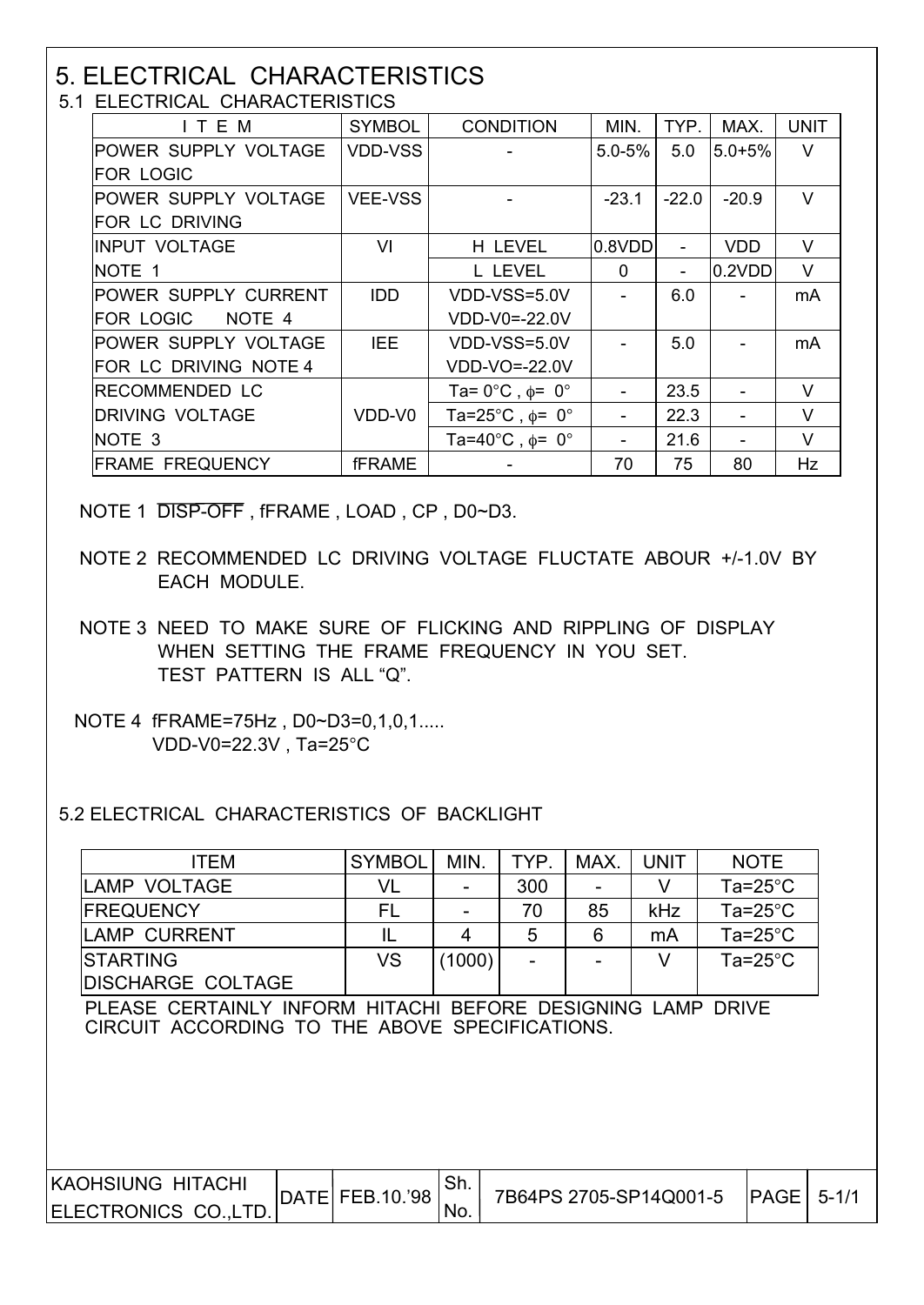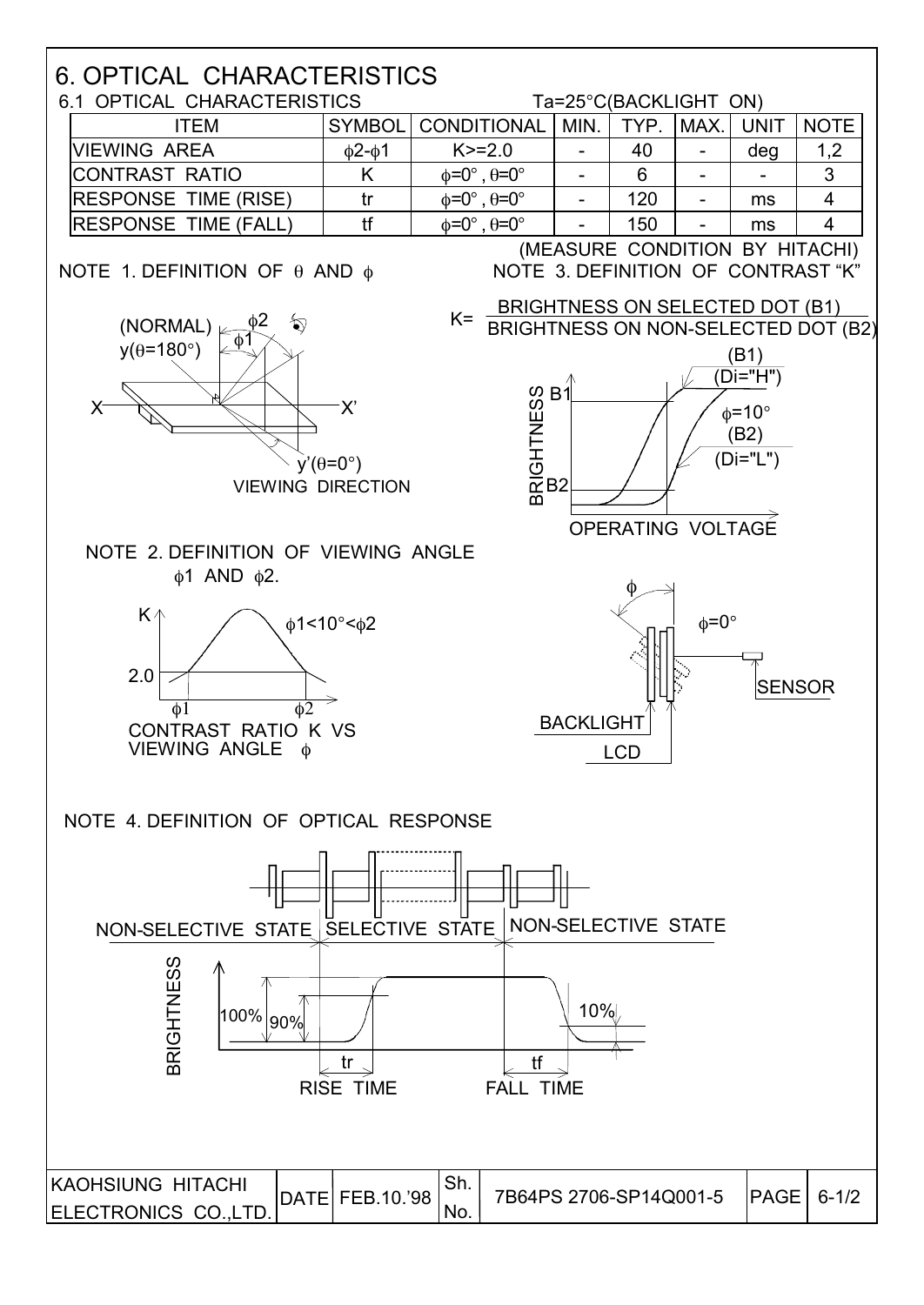#### 6.2 OPTICAL CHARACTERISTICS OF BACKLIGHT

|                   |      | (LCM, BACKLIGHT ON, Ta=25°C) |         |                   |                       |  |  |  |  |
|-------------------|------|------------------------------|---------|-------------------|-----------------------|--|--|--|--|
| ITEM              | MIN. | TYP.                         | MAX.    | <b>UNIT</b>       | <b>NOTE</b>           |  |  |  |  |
| <b>BRIGHTNESS</b> |      | 80.0                         |         | cd/m <sup>2</sup> | $IL = 5mA$            |  |  |  |  |
|                   |      |                              |         |                   | <b>NOTE 1,2</b>       |  |  |  |  |
| <b>IRISE TIME</b> |      | 5                            |         | <b>MINUTE</b>     | $IL = 5mA$            |  |  |  |  |
|                   |      |                              |         |                   | <b>BRIGHTNESS 80%</b> |  |  |  |  |
| <b>BRIGHTNESS</b> |      |                              | $+/-30$ | $\%$              | <b>UNDERMENTIONE</b>  |  |  |  |  |
| <b>UNIFORMITY</b> |      |                              |         |                   |                       |  |  |  |  |
|                   |      |                              |         |                   | NOTE 1,3              |  |  |  |  |

 CFL : INITIAL, Ta=25°C, VDD-V0=22.3V DISPLAY DATA SHOULD BE ALL "ON".

- NOTE 1. MEASUREMENT AFTER 10 MINUTES OF CFL OPERATING.
- NOTE 2. BRIGHTNESS CONTROL : 100%
- NOTE 3.MEASURE OF THE FOLLOWING 9 PLACES ON THE DISPLAY. DEFINITION OF THE BRIGHTNESS TOLERANCE.

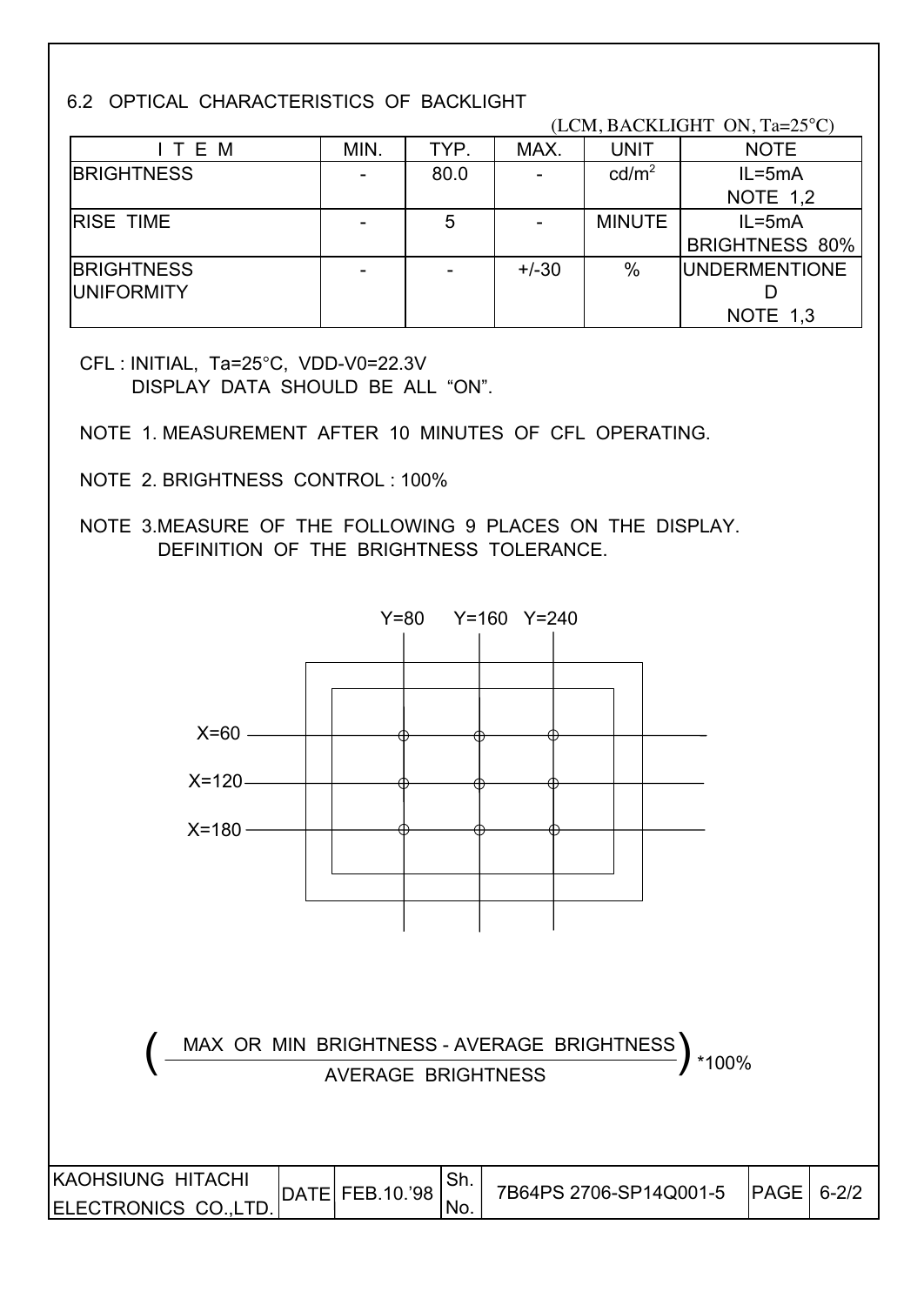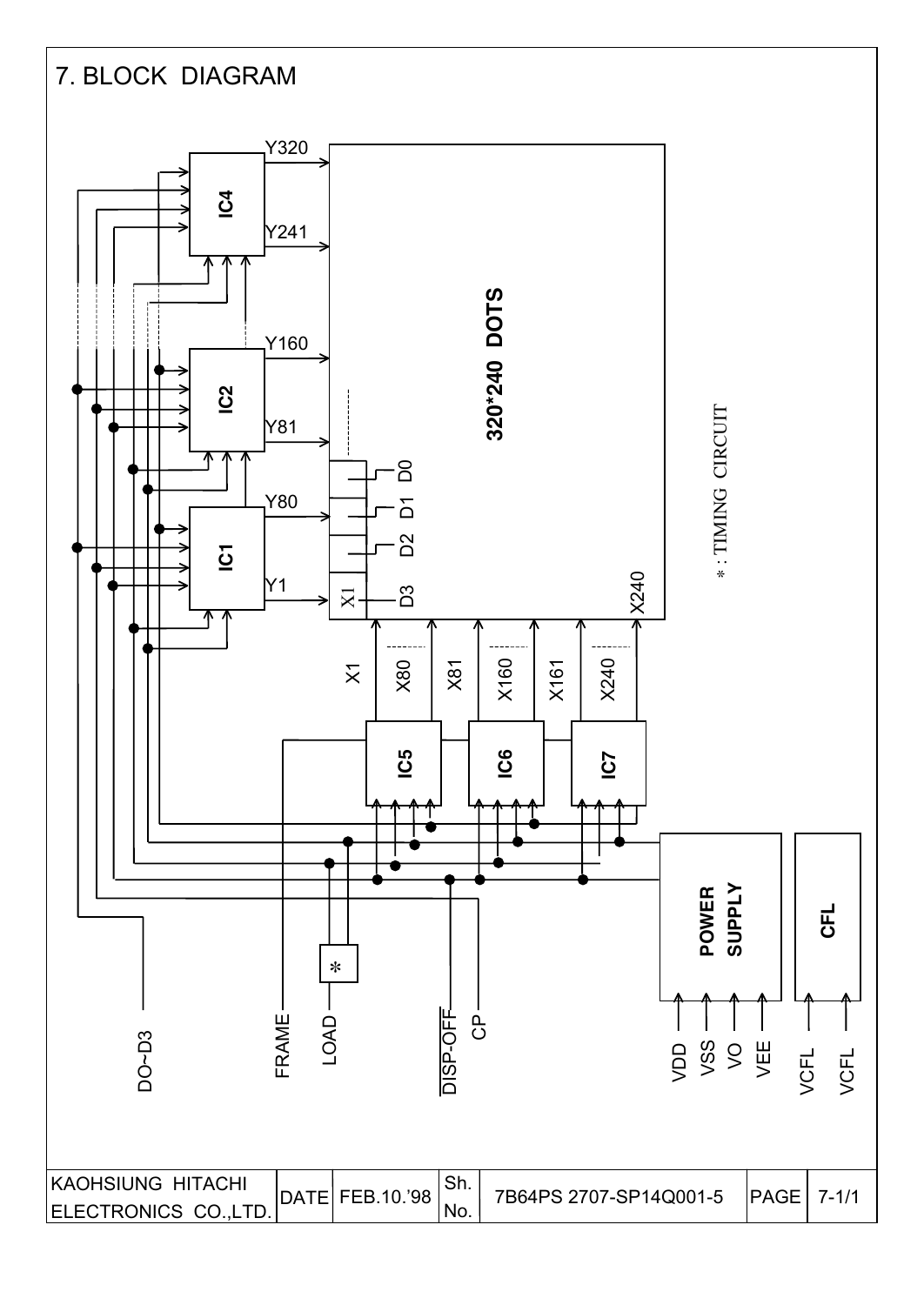### 8. INTERFACE TIMING CHART

8.1 INTERFACE TIMING CHART

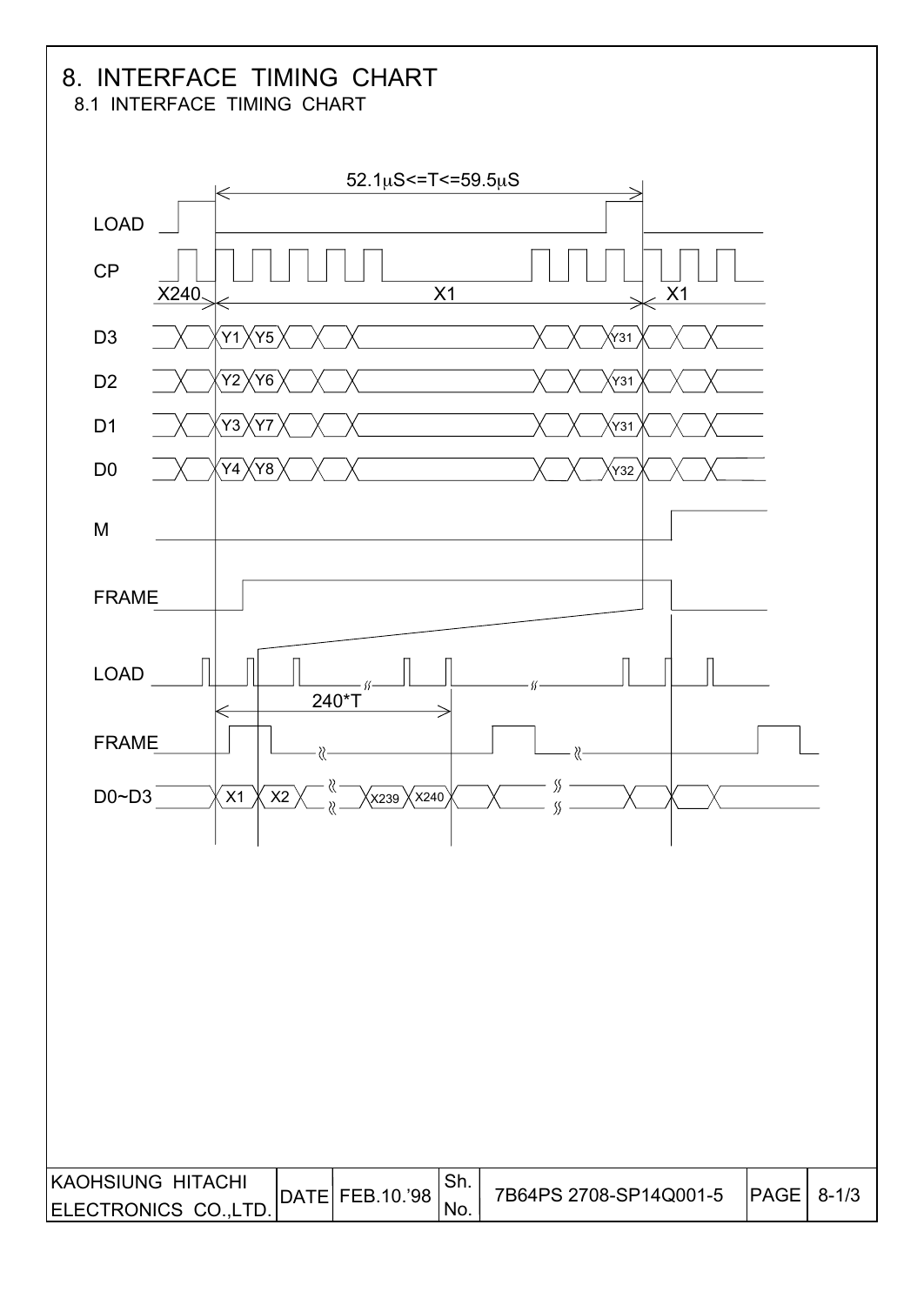#### 8.2 TIMING CHARACTERISTICS

0°C<=Ta=50°C,VDD=5.0V+/-5%

| <b>ITEM</b>                   | <b>SYMBOL</b> | MIN. | TYP. | MAX. | <b>UMIT</b> |
|-------------------------------|---------------|------|------|------|-------------|
| <b>CLOCK FREQUENCY</b>        | fCP           |      |      | 6.5  | <b>MHz</b>  |
| <b>CLOCK PULSE WIDTH</b>      | tW            | 63   |      |      | ns          |
| CLOCK RISE, FALL TIME         | tr, tf        |      |      | 20   | ns          |
| DATA SET UP TIME              | tDSU          | 50   |      |      | ns          |
| DATA HOLD TIME                | tDHD          | 50   |      |      | ns          |
| LOAD SET UP TIME              | tLSU          | 80   |      |      | ns          |
| $LOAD \rightarrow CLOCK$ TIME | tLC           | 80   |      |      | ns          |
| "FRAME" SET UP TIME           | tSETUP        | 100  |      |      | ns          |
| "FRAME" HOLD TIME             | <b>tHOLD</b>  | 100  | -    |      | ns          |
| l"LOAD" PULSE WIDTH           | tWC           | 125  |      |      | ns          |



| KAOHSIUNG HITACHI     |  |      | 7B64PS 2708-SP14Q001-5   PAGE   8-2/3 |  |
|-----------------------|--|------|---------------------------------------|--|
| ELECTRONICS CO., LTD. |  | 'NO. |                                       |  |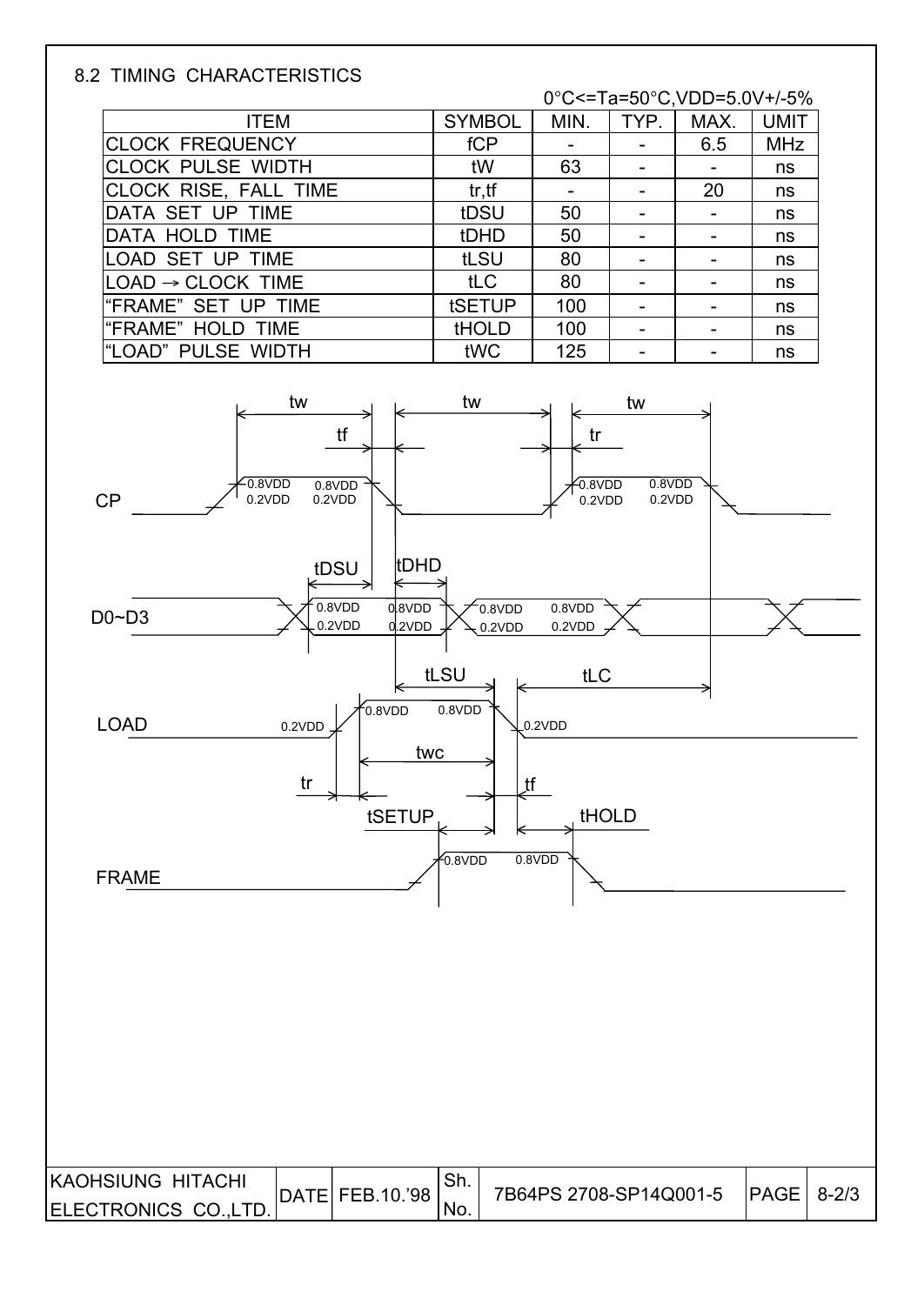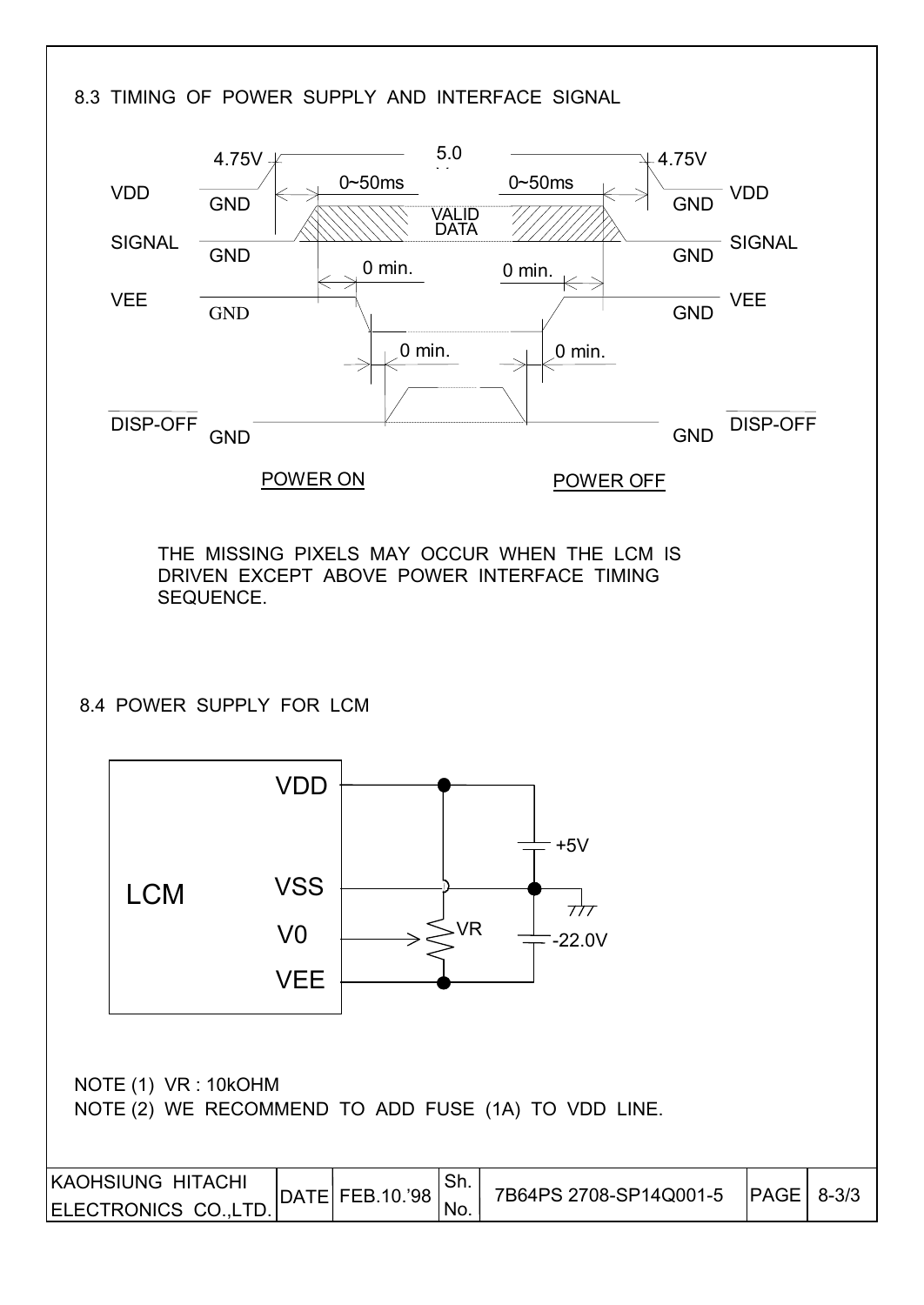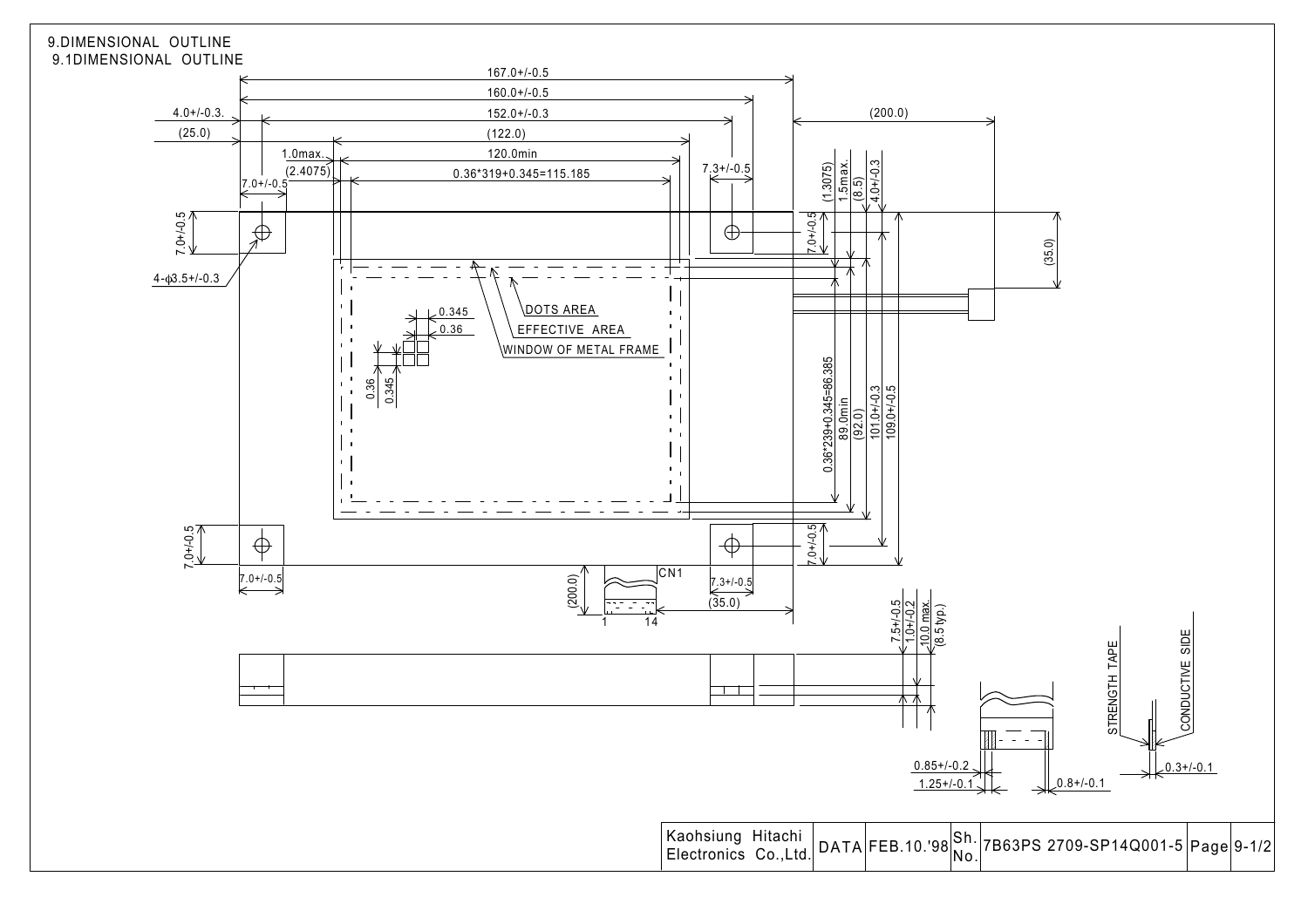| 9.2 DISPLAY PATTERN                       |                                          |                                   |                  |                                                    |
|-------------------------------------------|------------------------------------------|-----------------------------------|------------------|----------------------------------------------------|
|                                           |                                          |                                   |                  | 115.185 (320 DOTS)                                 |
|                                           | 0.345<br>0.36<br>DOTS)<br>(240<br>86.385 |                                   |                  |                                                    |
|                                           |                                          |                                   |                  |                                                    |
|                                           |                                          |                                   |                  | <b>SCALE: NTS</b>                                  |
|                                           |                                          | 0.345                             |                  | UNIT:mm                                            |
|                                           |                                          | 0.36                              |                  | MEASUREMENT TOLERANCE: +/-0.1                      |
|                                           |                                          |                                   |                  |                                                    |
|                                           |                                          |                                   |                  |                                                    |
| 9.3 INTERFACE PIN CONNECTION              |                                          |                                   |                  |                                                    |
| <b>INTERFACE</b>                          | PIN No.                                  | <b>SIGNAL</b>                     | <b>LEVEL</b>     | <b>FUNCTION</b>                                    |
| I/F1<br><b>LCM</b>                        | 1                                        | D <sub>0</sub>                    | H/L              | <b>DISPLAY DATA</b>                                |
|                                           | $\overline{2}$                           | D <sub>1</sub>                    |                  |                                                    |
|                                           | 3                                        | D <sub>2</sub>                    |                  |                                                    |
|                                           | 4                                        | D <sub>3</sub><br><b>DISP-OFF</b> |                  |                                                    |
|                                           | 5<br>$6\phantom{1}6$                     | <b>FRAME</b>                      | H/L<br>H         | H:ON / L:OFF<br><b>FIRST LINE MARKER</b>           |
|                                           | $\overline{7}$                           | N.C                               | $\sim$           |                                                    |
|                                           | 8                                        | <b>LOAD</b>                       | $H\rightarrow L$ | DATA LATCH                                         |
|                                           | 9                                        | CP                                | H→L              | <b>DATA SHIFT</b>                                  |
|                                           | 10                                       | <b>VDD</b>                        |                  | POWER SUPPLY FOR LOGIC                             |
|                                           | 11                                       | <b>VSS</b>                        | $\blacksquare$   | <b>GND</b>                                         |
|                                           | 12                                       | <b>VEE</b>                        | $\blacksquare$   | POWER SUPPLY FOR LC                                |
|                                           | 13                                       | V <sub>0</sub>                    | $\blacksquare$   | OPERATING VOLTAGE LC DRIVING                       |
|                                           | 14                                       | <b>VSS</b>                        | $\blacksquare$   | <b>GND</b>                                         |
| <b>INTERFACE</b>                          | PIN No.                                  | <b>SIGNAL</b>                     | <b>LEVEL</b>     | <b>FUNCTION</b>                                    |
| <b>CFL</b><br><b>CFL</b>                  | 1                                        | <b>VCFL</b>                       |                  | POWER SUPPLY FOR CFL                               |
| I/F                                       |                                          |                                   |                  |                                                    |
|                                           | $\overline{2}$                           | N.C                               |                  |                                                    |
|                                           | $\overline{3}$                           | N.C                               | $\blacksquare$   |                                                    |
|                                           | $\overline{4}$                           | <b>VCFL</b>                       | $\blacksquare$   | CFL GND                                            |
| CFL I/F: J. A. E. / IL - G - 4S - S3C2    |                                          |                                   |                  |                                                    |
| KAOHSIUNG HITACHI<br>ELECTRONICS CO.,LTD. |                                          | DATE FEB.10.'98                   | Sh.<br>No.       | 7B64PS 2709-SP14Q001-5<br><b>PAGE</b><br>$9 - 2/2$ |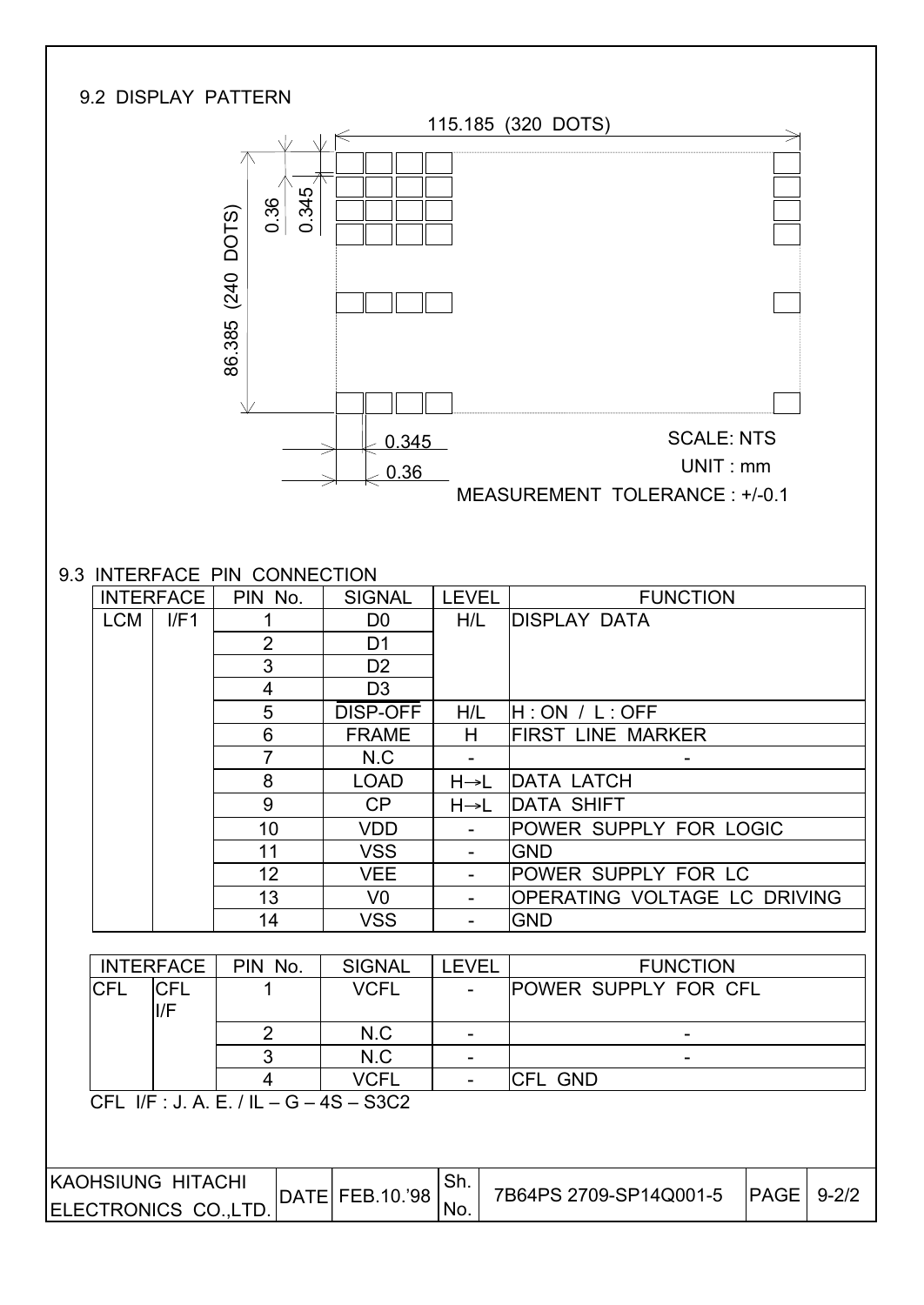### 10. APPEARANCE STANDARD

- 10.1 APPEARANCE INSPECTION CONDITIONS (IN THE EFFECTIVE VIEWING AREA) VISUAL INSPECTION SHOULD BE UNDER THE FOLLOWING CONDITION.
	- (1) IN THE DARK ROOM.
	- (2) WITH CFL PANEL LIGHTED WITH PRESCRIBED INVERTER CIRCUIT.
	- (3) WITH EYES 25cm DISTANCE FROM LCM.
	- (4) VIEWING ANGLE WITHIN 45 DEGREES FROM THE VERTICAL LINE TO THE CENTER LCD.



- 10.2 DEFINITION OF EACH ZONE
	- A ZONE : WITHIN THE VIEWING AREA SPECIFIED AT PAGE 9-1/2 OF THIS DOCUMENT.
	- B ZONE : AREA BETWEEN THE EDGE LINE OF LCD GLASS AND THE VIEWING AREALINE SPECIFIED AT PAGE 9-1/2 OF THIS DOCUMENT.

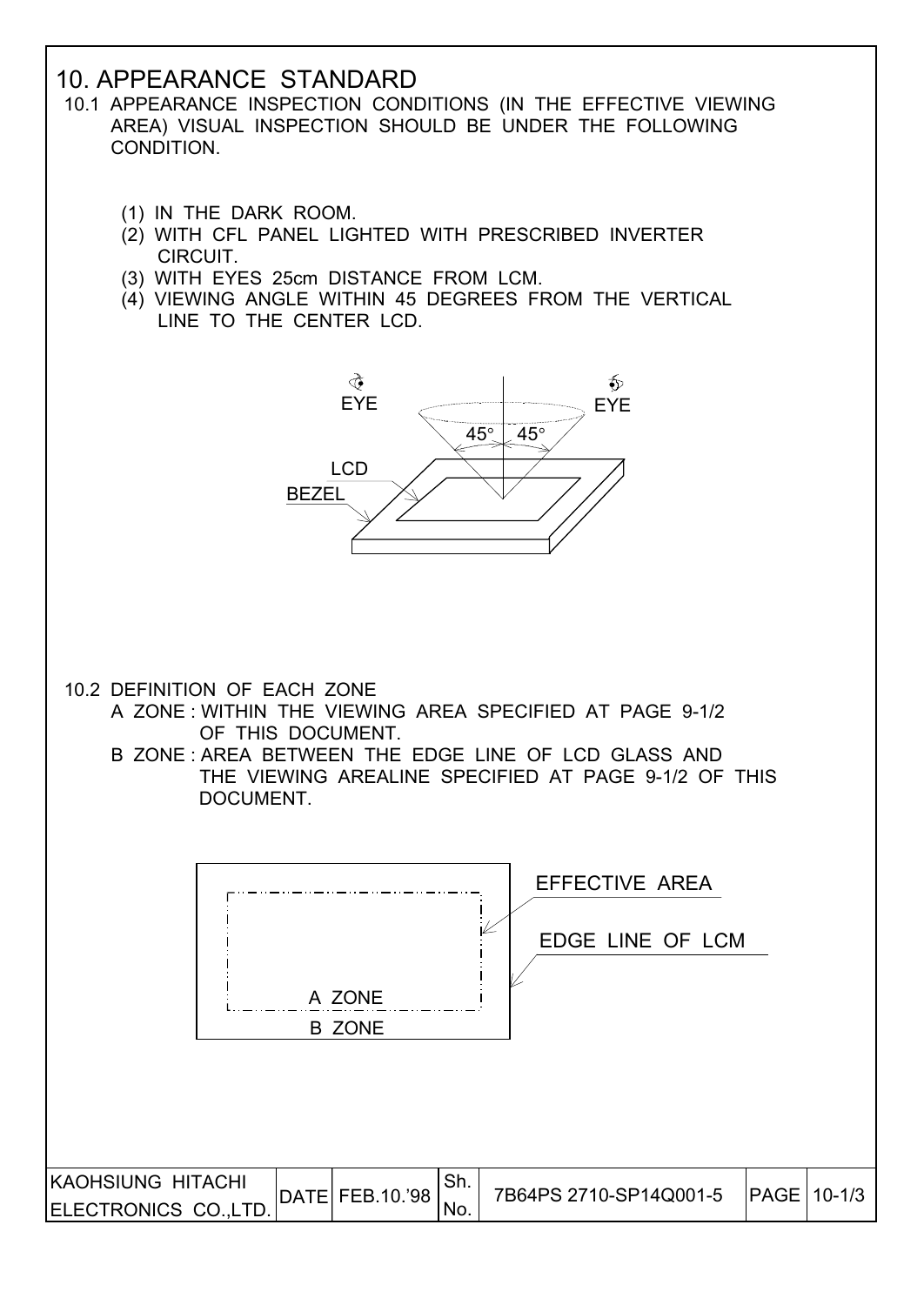#### 10.3 APPEARENCE SPECIFICATION

 \*) IF THE PROBLEM OCCURESS ABOUT THIS ITEM, THE RESPONSIBLE PERSON OF BOTH PARTY (CUSTOMER AND HITACHI) WILL DISCUSS MORE DETAIL.

| No. | <b>ITEM</b>                          |                                        | <b>CRITERIA</b>                            |                        |               |                                    |             |          | B                        |
|-----|--------------------------------------|----------------------------------------|--------------------------------------------|------------------------|---------------|------------------------------------|-------------|----------|--------------------------|
|     | <b>SCRATCHES</b>                     | DISTINGUISHED ONE IS NOT ACCEPTABLE    |                                            |                        |               |                                    |             | ∗        |                          |
|     |                                      | (TO BE JUDGED BY HITACHI LIMIT SAMPLE) |                                            |                        |               |                                    |             |          |                          |
|     | <b>DENT</b>                          | SAME AS ABOVE                          |                                            |                        |               |                                    |             | $\ast$   | $\qquad \qquad -$        |
|     | WRINKLES IN POLARIZER SAME AS ABOVE  |                                        |                                            |                        |               |                                    |             | $\star$  | $\overline{\phantom{0}}$ |
|     | <b>BUBBLES</b>                       |                                        | AVERAGE DIAMETER                           |                        |               | <b>MAXIMUM NUMBER</b>              |             |          |                          |
|     |                                      | D(mm)                                  |                                            |                        |               | <b>ACCEPTABLE</b>                  |             |          |                          |
|     |                                      |                                        | $D < = 0.2$                                |                        | <b>IGNORE</b> |                                    |             | $\Omega$ |                          |
|     |                                      | 0.2 < D < 0.3                          |                                            |                        |               | 12                                 |             |          |                          |
|     |                                      | 0.3 < D < 0.5                          |                                            |                        | 3             |                                    |             |          |                          |
|     |                                      | 0.5 < D                                |                                            |                        | <b>NONE</b>   |                                    |             |          |                          |
|     | STAINS,                              |                                        |                                            | <b>FILAMENTOUS</b>     |               |                                    |             |          |                          |
|     | <b>FOREIGN</b>                       | <b>LENGTH</b>                          | <b>WIDTH</b>                               |                        |               | <b>MAXIMUM NUMBER</b>              |             |          |                          |
|     | <b>MATERIALS</b><br><b>DARK SPOT</b> | L/mm)<br>$L < = 2.0$                   | W/mm)<br>$W < = 0.03$                      |                        |               | <b>ACCEPTABLE</b><br><b>IGNORE</b> |             | $\Omega$ | $\ast$                   |
|     |                                      | $L < = 3.0$                            | 0.03 < W < 0.05                            |                        |               |                                    |             |          |                          |
|     |                                      |                                        | 0.05 < W                                   |                        |               | 6                                  |             |          |                          |
|     |                                      |                                        |                                            |                        |               | <b>NONE</b>                        |             |          |                          |
| L   |                                      | <b>AVERAGE DIA-</b>                    |                                            | <b>ROUND</b>           |               |                                    |             |          |                          |
|     |                                      | METER D(mm)                            | <b>MAXIMUM NUMBER</b><br><b>ACCEPTABLE</b> |                        |               | <b>MINIMUM</b><br><b>SPACE</b>     |             |          |                          |
|     |                                      | D < 0.2                                | <b>IGNORE</b>                              |                        |               |                                    |             |          |                          |
| C   |                                      | $0.2 \leq D \leq 0.33$                 | 8                                          |                        |               | 10mm                               |             | $\Omega$ | $\ast$                   |
|     |                                      | $0.33 = D$                             | <b>NONE</b>                                |                        |               |                                    |             |          |                          |
|     |                                      | THE WHOLE                              | FILAMENTOUS + ROUND = 10                   |                        |               |                                    |             |          |                          |
|     |                                      | <b>NUMBER</b>                          |                                            |                        |               |                                    |             |          |                          |
| D   |                                      | THOSE WIPED OUT EASILY ARE ACCEPTABLE  |                                            |                        |               |                                    |             | $\Omega$ | $\Omega$                 |
|     | <b>COLOR TONE</b>                    | TO BE JUDGED BY HITACHI LIMIT SAMPLE   |                                            |                        |               |                                    |             | $\Omega$ | $\overline{a}$           |
|     | <b>COLOR UNIFORMITY</b>              | <b>SAME AS ABOVE</b>                   |                                            |                        |               |                                    |             | $\Omega$ | $\blacksquare$           |
|     | <b>PINHOLE</b>                       |                                        | AVERAGE DIAMETER                           |                        |               | <b>MAXIMUM NUMBER</b>              |             |          |                          |
|     |                                      | D(mm)                                  |                                            |                        |               | <b>ACCEPTABLE</b>                  |             |          |                          |
|     |                                      |                                        | $D < = 0.15$                               |                        | <b>IGNORE</b> |                                    |             |          |                          |
|     |                                      | $0.15 < D \le 0.3$                     |                                            |                        |               | 10                                 |             |          |                          |
|     |                                      |                                        | C < 0.015                                  |                        | <b>IGNORE</b> |                                    |             |          |                          |
|     | <b>CONTRAST</b>                      | <b>AVERAGE</b>                         | <b>CONTRAST</b>                            | <b>MAXIMUM</b>         |               | <b>MINIMUM</b>                     |             |          |                          |
|     | <b>IRREGULARITY</b>                  | <b>DIAMETER</b>                        |                                            | <b>NUMBER</b>          |               | <b>SPACE</b>                       |             | $\Omega$ |                          |
|     | (SPOT)                               | D(mm)                                  |                                            | <b>ACCEPTABLE</b>      |               |                                    |             |          |                          |
|     |                                      |                                        | TO BE                                      | <b>IGNORE</b>          |               |                                    |             |          |                          |
|     |                                      | $D < = 0.25$                           |                                            |                        |               |                                    |             |          |                          |
|     |                                      | 0.25 < D < 0.3<br>JUDGED BY<br>10      |                                            | 20mm                   |               |                                    |             |          |                          |
|     |                                      | 5                                      |                                            |                        |               |                                    |             |          |                          |
|     |                                      | 0.35 < D < 0.5                         | <b>HITACHI</b>                             | 4                      |               | 20mm                               |             |          |                          |
|     |                                      | 0.5 < D                                |                                            | <b>NONE</b>            |               |                                    |             |          |                          |
|     |                                      |                                        |                                            |                        |               |                                    |             |          |                          |
|     |                                      |                                        | Sh.                                        |                        |               |                                    |             |          |                          |
|     | KAOHSIUNG HITACHI                    | DATE FEB.10.'98                        |                                            | 7B64PS 2710-SP14Q001-5 |               |                                    | <b>PAGE</b> |          | $10 - 2/3$               |
|     | ELECTRONICS CO., LTD.                |                                        | No.                                        |                        |               |                                    |             |          |                          |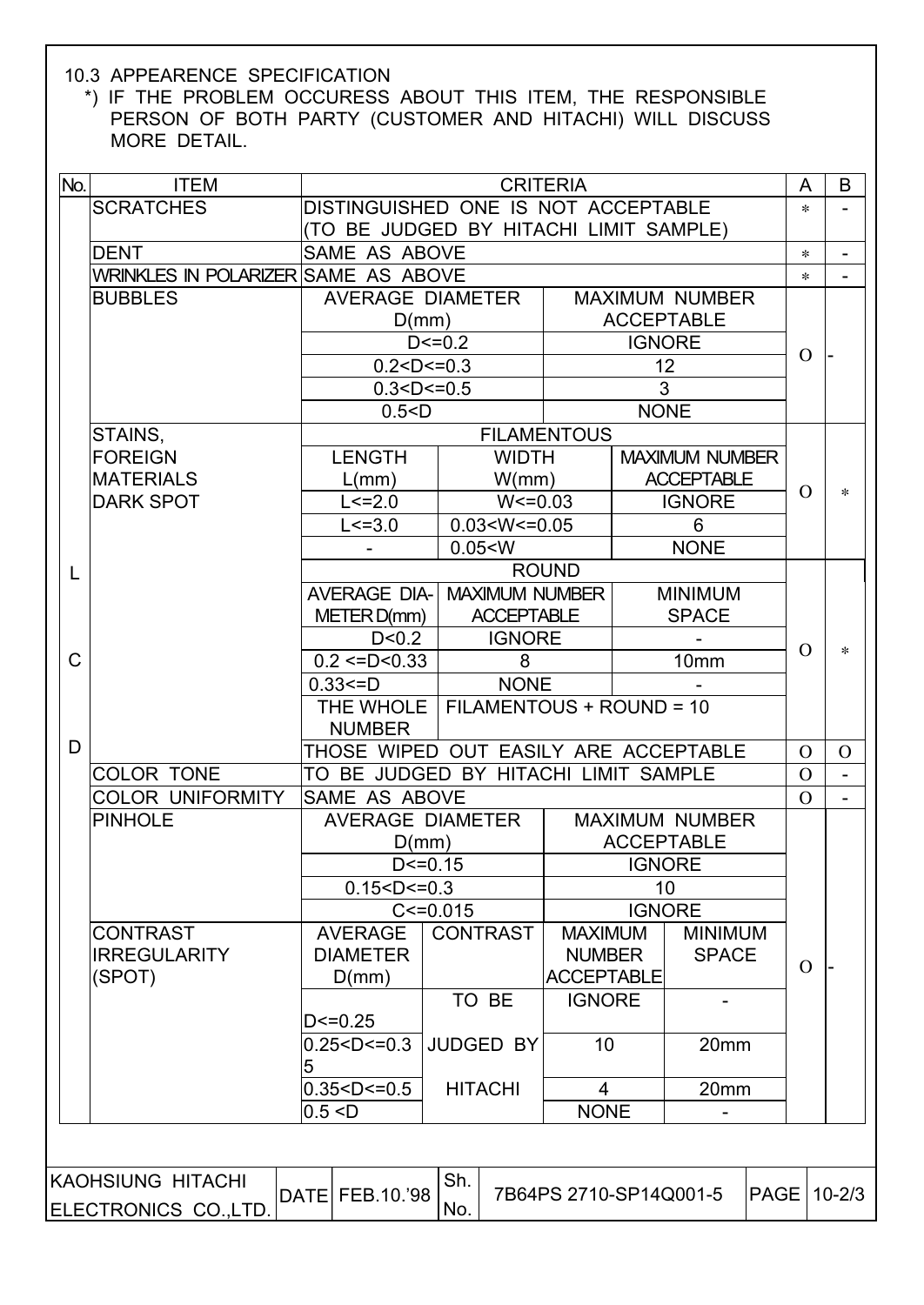| No. | <b>ITEM</b>            |              | B<br><b>CRITERIA</b><br>A |                                 |                  |          |                          |  |  |
|-----|------------------------|--------------|---------------------------|---------------------------------|------------------|----------|--------------------------|--|--|
|     | <b>CONTRAST</b>        | WIDTH        | <b>LENGTH</b>             | <b>MAXIMUM</b>                  | <b>MINIMUM</b>   |          |                          |  |  |
|     | <b>IRREGULARITY</b>    | D(mm)        | L/mm)                     | <b>NUMBER</b>                   | <b>SPACE</b>     |          |                          |  |  |
|     | (LINE)                 |              |                           | <b>ACCEPTABLE</b>               |                  |          |                          |  |  |
|     | (A PAIR OF             | $W < = 0.25$ | $L < = 1.2$               | 2                               | 20 <sub>mm</sub> |          |                          |  |  |
| C   | SCRATCH)               | $W < = 0.2$  | $L < = 1.5$               | 3                               | 20 <sub>mm</sub> | O        |                          |  |  |
| D   |                        | $W < = 0.15$ | $L < = 2.0$               | 3                               | 20 <sub>mm</sub> |          |                          |  |  |
|     |                        | $W < = 0.1$  | $L < = 3.0$               | 4                               | 20 <sub>mm</sub> |          |                          |  |  |
|     |                        |              | THE WHOLE NUMBER<br>6     |                                 |                  |          |                          |  |  |
|     | <b>RUBBING SCRATCH</b> |              |                           | TO BE JUDGE BY HITACHI STANDARD |                  | $\Omega$ | $\overline{\phantom{0}}$ |  |  |

| No. | ITEM                            | <b>CRITERIA</b> |              |               |  |  |
|-----|---------------------------------|-----------------|--------------|---------------|--|--|
|     | DARK SPOTS, WHITE SPOTS)        | $D < = 0.4$     |              | <b>IGNORE</b> |  |  |
|     | <b>FOREIGN MATERIALS (SPOT</b>  |                 | D > 0.4      | <b>NONE</b>   |  |  |
|     |                                 | $W < = 0.2$     | L > 2.5      | $\leq$ = 1    |  |  |
|     | <b>FOREIGN MATERIALS (LINE)</b> | $W < = 0.2$     | L < 2.5      | <b>NONE</b>   |  |  |
|     |                                 |                 | W > 0.2      | <b>NONE</b>   |  |  |
|     |                                 | $W < = 0.1$     |              | <b>IGNORE</b> |  |  |
|     | <b>SCRATCHES</b>                | 0.1 < W < 0.2   | $L < = 11.0$ | $\leq$ = 1    |  |  |
|     |                                 | 0.1 < W < 0.2   | $L < = 11.0$ | <b>NONE</b>   |  |  |
|     |                                 |                 | W > 0.2      | <b>NONE</b>   |  |  |

NOTE (1)





 C...SALIENT  $\frac{a+b}{2}$ =D...AVERAGE DIANETER

(1) DEFINITION OF LENGTH L AND WIDTH W



| <b>IKAOHSIUNG HITACHI</b> |                             |        |                        |              |  |
|---------------------------|-----------------------------|--------|------------------------|--------------|--|
|                           | $ $ DATE $ $ FEB.10.'98 $ $ | . ا اب | 7B64PS 2710-SP14Q001-5 | IPAGE 10-3/3 |  |
| ELECTRONICS CO., LTD.     |                             | 'No.   |                        |              |  |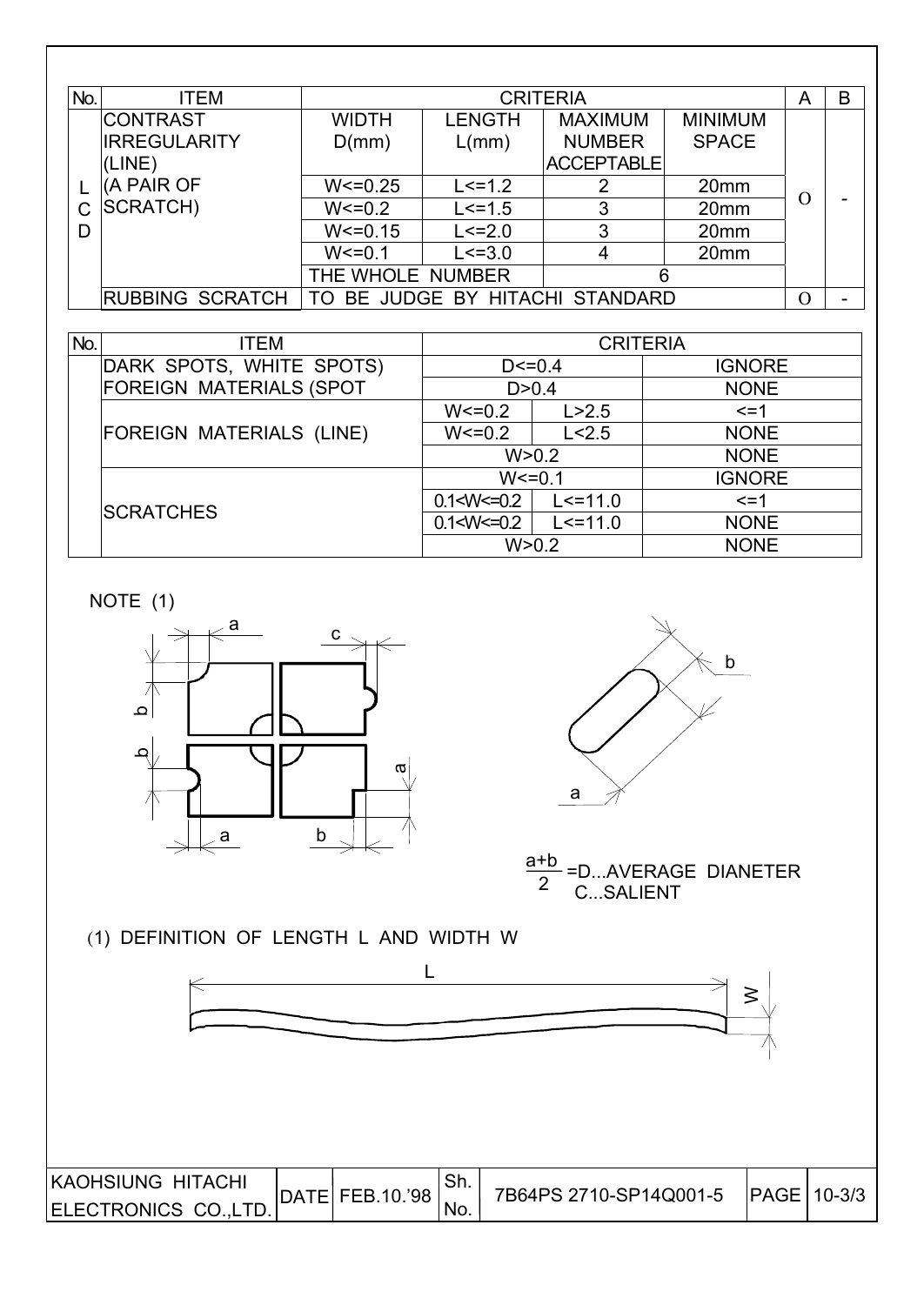#### 11. PRECAUTION IN DESIGN

 11.1 LC DRIVING VOLTAGE (VEE) AND VIEWING ANGLE RANGE. SETTING VEE OUT OF THE RECOMMENDED CONDITION WILL BE A CAUSE FOR A CHANGE OF VIEWING ANGLE RANGE.

- 11.2 CAUTION AGAINST STATIC CHARGE AS THIS MODULE IS PROVIDED WITH C-MOS LSI, THE CARE TO TAKE SUCH A PRECAUTION AS TO GROUNDING THE OPERATOR'S BODY IS REQUIRED WHEN HANDLING IT.
- 11.3 POWER ON SEQUENCE INPUT SIGNALS SHOULD NOT BE APPLIED TO LCD MODULE BEFORE POWER SUPPLY VOLTAGE IS APPLIED AND REACHES TO SPECIFIED VOLTAGE (5V+/-0.5%). IF ABOVE SEQUENCE IS NOT KEPT, C-MOS LSIS OF LCD MODULES MAY BE DAMAGED DUE TO LATCH UP PROBLEM.
- 11.4 PACKAGING
- (1) NO. LEAVING PRODUCTS IS PREFERABLE IN THE PLACE OF HIGH HUMIDITY FOR A LONG PERIOD OF TIME. FOR THEIR STORAGE IN THE PLACE WHERE TEMPERATURE IS 35°C OR HIGHER, SPECIAL CARE TO PREVENT THEM FROM HIGH HUMIDITY IS REQUIRED. A COMBINATION OF HIGH TEMPERATURE AND HIGH HUMIDITY MAY CAUSE THEM POLARIZATION DEGRADATION AS WELL AS BUBBLE GENERATION AND POLARIZER PEEL-OFF. PLEASE KEEP THE TEMPERATURE AND HUMIDITY WITHIN THE SPECIFIED RANGE FOR USE AND STORAGE.
- (2) SINCE UPPER POLARIZERS TEND TO BE EASILY DAMAGED, THEY SHOULD BE HANDLED FULL WITH CARE SO AS NOT TO GET THEM TOUCHED, PUSHED OR RUBBED.

(3) AS THE ADHESIVES USED FOR ADHERING UPPER/BOTTOM POLERIZERS ARE MADE OF ORGANIC SUBSTANCES WHICH WILL BE DETERIORATED BY A CHEMICAL REACTION WITH SUCH CHEMICALS AS ACETONE, TULUENE, ETHANOLE AND ISOPROPYLALCOHOL. THE FOLLOWING SOLVENTS ARE RECOMMENDED FOR USE: NORMAL HEXANE

 PLEASE CONTACT US WHEN IT IS NECESSARY FOR YOU TO USE CHEMICALS.

 (4) LIGHTLY WIPE TO CLEAN THE DIRTY SURFACE WITH ABSORBENT COTTON WASTE OR OTHER SOFT MATERIAL LIKE CHAMOIS , SOAKED IN THE CHAMICALS RECOMMENDED WITHOUT SCRUBBING IT HARDLY. TO PREVENT THE DISPLAY SURFACE FROM DAMAGE AND KEEP THE APPEARANCE IN GOOD STATE, IT IS SUFFICIENT, IN GENERAL, TO WIPE IT WITH ABSORBENT COTTON.

| IKAOHSIUNG HITACHI    | DATE  FEB.10.'98 |      | 7B64PS 2711-SP14Q001-5 | $IPAGE$ 11-1/3 |  |
|-----------------------|------------------|------|------------------------|----------------|--|
| ELECTRONICS CO., LTD. |                  | 'No. |                        |                |  |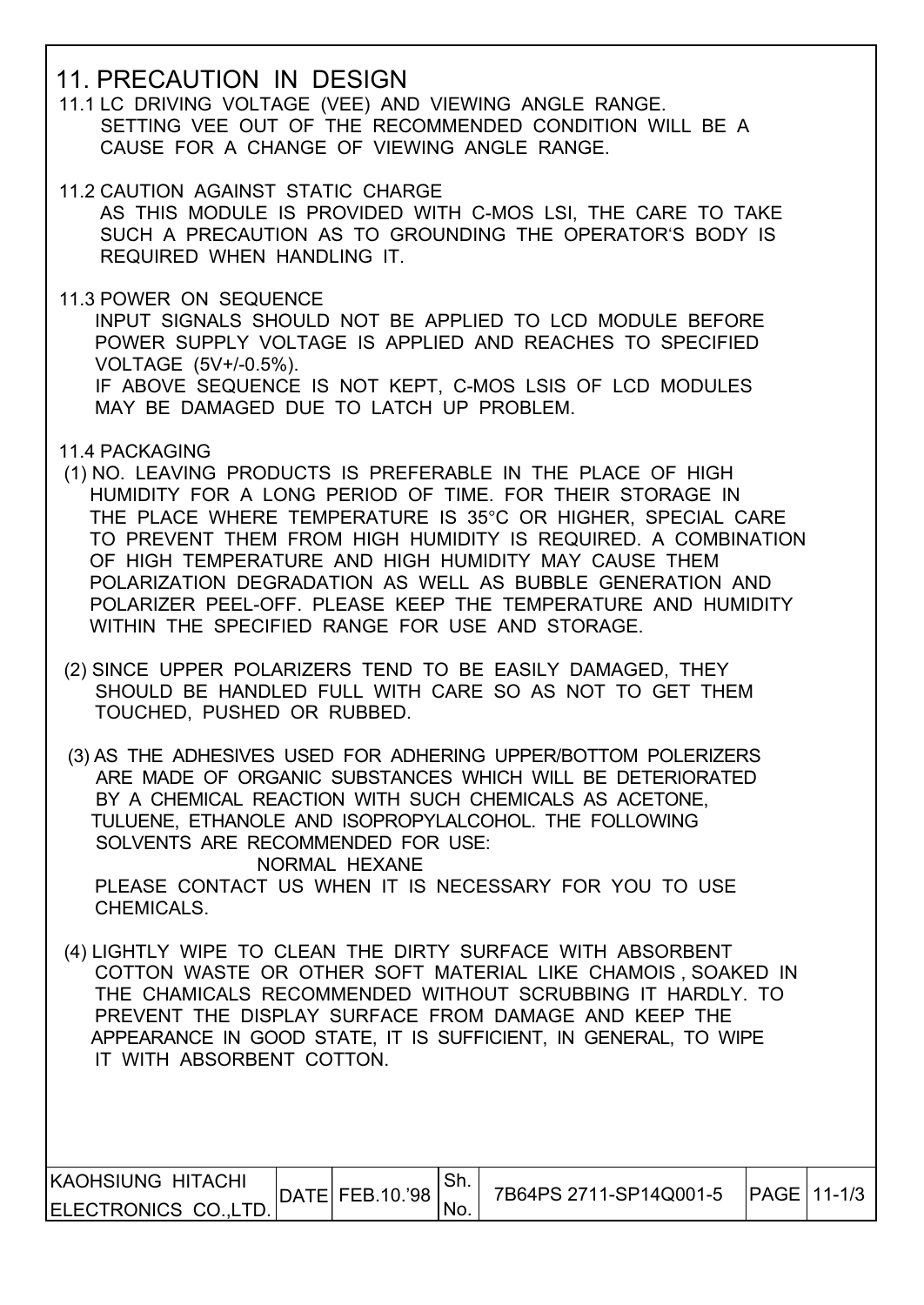- (5) IMMEDIATELY WIPE OFF SALIVA OR WATER DROP ATTACHED ON THE DISPLAY AREA BECAUSE ITS LONG PERIOD ADHERANCE MAY CAUSE DEFORMATION OR FADED COLOR ON THE SPOT.
- (6) FOGY DEW DEPOSITED ON THE SURFACE AND CONTACT TERMINALS DUE TO COLDNESS WILL BE CAUSE FOR POLARIZER DAMAGE, STAIN AND DIRT ON PRODUCT. WHEN NECESSARY TO TAKE OUT THE PRODUCTS FORM SOME PLACE AT LOW TEMPERATURE FOR TEST, ETC. IT IS REQUIRED FOR THEM TO BE WARMED UP IN A CONTAINER ONCE AT THE TEMPERATURE HIGHER THAN THAT OF ROOM.
- (7) TOUCHING THE DISPLAY AREA AND CONTANT TERMINALS WITH BARE HANDS AND CONTAMINATING THEM ARE PROHIBITED, BECAUSE THE STAIN ON THE DISPLAY AREA AND POOR INSULATION BETWEEN TERMINALS ARE OFTEN CAUSED BY BEING TOUCHED BY BARE HANDS. (THERE ARE SOME COSMETICS DETRIMENTAL TO POLARIZERS.)
- (8) IN GENERAL THE QUALITY OF GLASS IS FRAGILE SO THAT IT TENDS TO BE CRACKED OR CHIPPED IN HANDLING, SPECIALLY ON ITS PERPHERY. BECAUSE BE CAREFUL NOT TO GIVE IT SHARP SHOCK CAUSED BY DROPPING DOWN, ETC.
- 11.5 CAUTION FOR HANDING

 THIS LCM (SP14Q001) HAS NO METAL FRAME AND FRONT BEZEL TO PROTECT TCP(TAPE CARRIER PACKAGE). TCP DRIVER IS VERY WEAK AGAINST ANY MECHANICAL STRESS. IF SUCH STRESS APPLIED, OPEN CIRCUIT OF TCP DRIVER MAY OCCUR. AND IT CAN'T BE REPAIRED. PLEASE NOTICE THAT THIS LCM SHOULD BE HANDLED WITH ENOUGH CARE AS FOLLOWS.

- (1) WHEN HANDLING, HOLD LCD GLASS TO AVOID DAMAGING TCP. DO NOT HOLD PCB(PRONTED CIRCUIT BOARD).
- (2) AFTER INCOMING INSPECTION OF THIS LCM, WHEN TAKING OFF INTERFACE CABLE, BE CAREFUL NOT TO MAKE ANY MECHANICAL STRESS TO TCP, SUCH AS BENDING AND TWISTING.

| <b>IKAOHSIUNG HITACHI</b> |                 |                        | PAGE   11-2/3 |
|---------------------------|-----------------|------------------------|---------------|
| ELECTRONICS CO.,LTD.      | DATE FEB.10.'98 | 7B64PS 2711-SP14Q001-5 |               |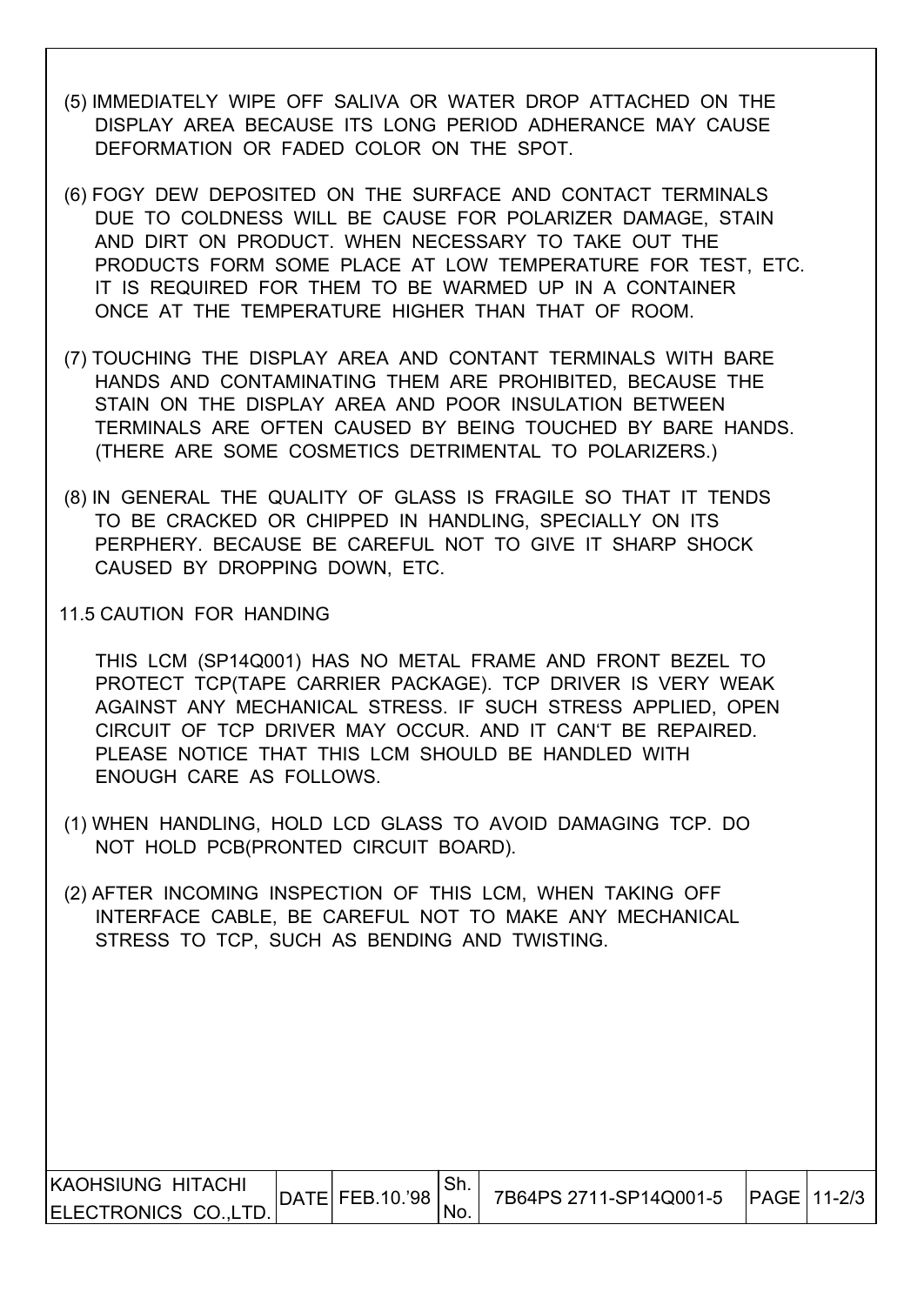#### 11.6 CAUTION FOR OPERATION

- (1) IT IS AN INDISPENSABLE CONDITION TO DRIVE LCD'S WITHIN THE SPECIFIED VOLTAGE LIMIT SINCE THE HIGHER VOLTAGE THAN THE LIMIT CAUSES THE SHORTER LCD LIFE . AN ELECTROCHEMICAL REACTION DUE TO DIRECT CURRENT CAUSES LCD'S UNDESIRABLE DETERIORATION, SO THAT THE USE OF DIRECT CURRENT DRIVER SHOULD BE AVOIDED.
- (2) RESPONSE TIME WILL BE EXTREMELY DELAYED AT LOWER TEMPERATURE THAN THE OPERATING TEMPERATURE RANGE AND ON THE OTHER HAND AT HIGHER TEMPERATURE LCD'S SHOW DARK BULE COLOR IN THEM . HOWEVER THOSE PHENOMENA DO NOT MEAN MALFUNCTION OR OUT OF ORDER WITH LCD'S WHICH WILL COME BACK IN THE SPECIFIED OPERATING TEMPERATURE RANGE.
- (3) IF THE DISPLAY AREA IS PUSHED HARD DURING OPERATION , SOME FONT WILL BE ABNORMALLY DISPLAYED BUT IT RESUMES NORMAL CONDITION AFTER TURNING OFF ONCE.
- (4) A SLIGHT DEW DEPOSITING ON TERMINALS IS A CAUSE FOR ELECTROCHEMICAL REACTION RESULTING IN TERMINAL OPEN CIRCUIT. USAGE UNDER THE RELATIVE CONDITION OF 40°C 50%RH OR LESS IS REQUIRED.

11.7 STORAGE

 IN CASE OF STORING FOR A LONG PERIOD OF TIME (FOR INSTANCE, FOR YEARS) FOR THE PURPOSE OF REPLACEMENT USE , THE FOLLOWING WAYS ARE RECOMMENDED.

- (1) STORAGE IN A PLOYETHYLENE BAG WITH THE OPENING SEALED SO AS NOT TO ENTER FRESH AIR OUTSIDE IN IT , AND WITH NO DESICCANT.
- (2) PLACING IN A DARK PLACE WHERE NEITHER EXPOSURE TO DIRECT SUNLIGHT NOR LIGHT IS, KEEPING TEMPERATURE IN THE RANGE FROM 0 DEGREE C TO 35 DEGREE.
- (3) STORING WITH NO TOUCH ON POLARIZER SURFACE BY ANYTHING ELSE. (IT IS RECOMMENDED TO STORE THEM AS THEY HAVE BEEN CONTAINED IN THE INNER CONTAINER AT THE TIME OF DELIVERY FROM US.)

11.8 SAFETY

- (1) IT IS RECOMMENDABLE TO CRASH DAMAGED OR UNNECESSARY LCDS INTO PIECES AND WASH OFF LIQUID CRYSTAL BY EITHER OF SOLVENTS SUCH AS ACETONE AND ETHANOL, WHICH SHOUD BE BURNED UP LATER.
- (2) WHEN ANY LIQUID LEAKED OUT OF A DAMAGED GLASS CELL COMES IN CONTACT WITH YOUR HANDS, PLEASE WASH IT OFF WELL WITH SOAP AND WATER.

| KAOHSIUNG HITACHI    |                     | 7B64PS 2711-SP14Q001-5   PAGE 11-3/3 |  |
|----------------------|---------------------|--------------------------------------|--|
| ELECTRONICS CO.,LTD. | $ $ DATE FEB.10.'98 |                                      |  |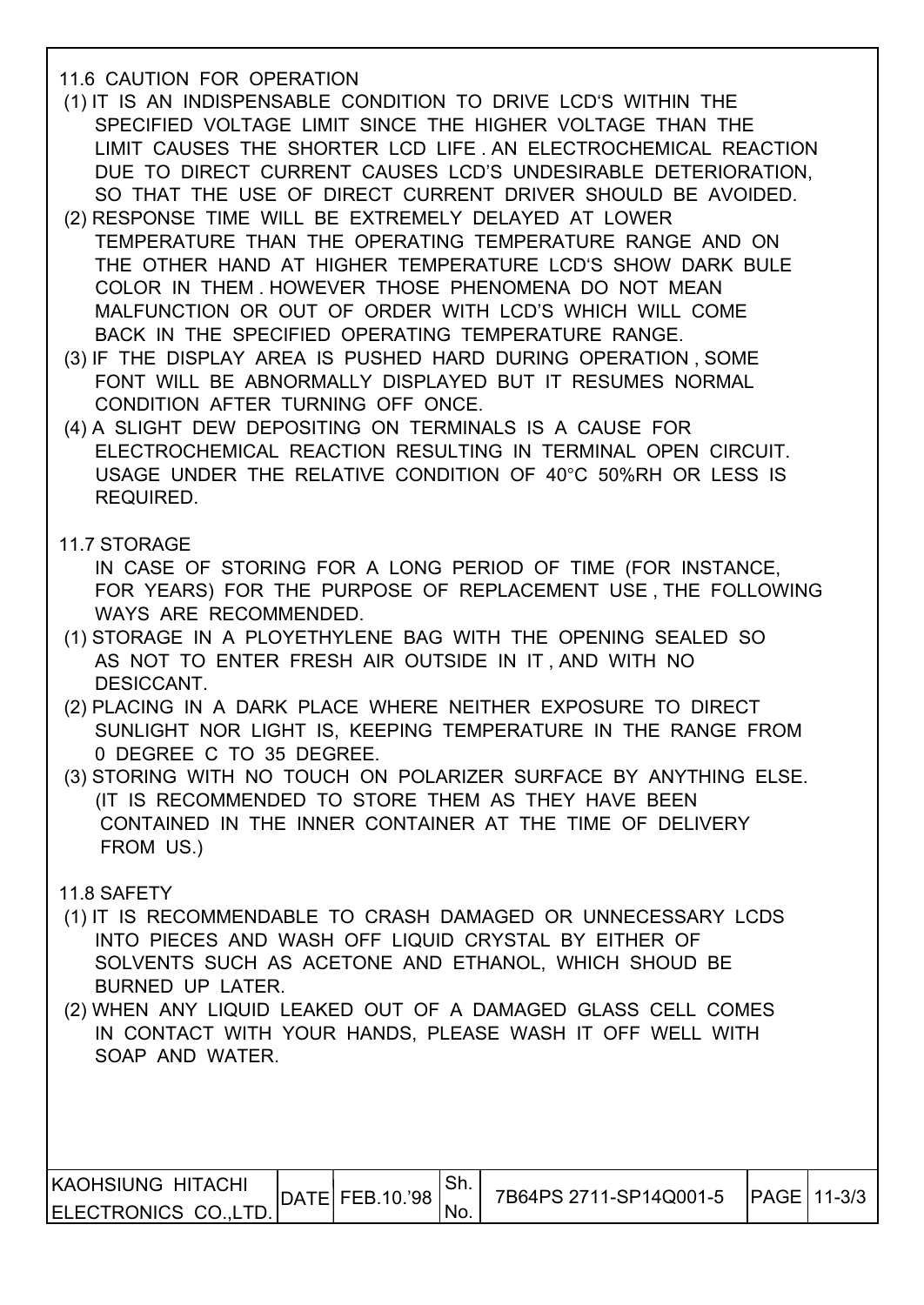#### 12. DESIGNATION OF LOT MARK LOT MARK LOT MARK IS CONSISTED OF 4 DIGHT NUMBER.



| YEAR | <b>FIGURE IN</b> |
|------|------------------|
|      | LOT MARK         |
| 1996 | 6                |
| 1997 | 7                |
| 1998 | 8                |
| 1999 | 9                |
| 2000 |                  |

#### NOTE 1. SOME PRODUCTS HAVE ALPHABET AT THE END OR THE FIRST.

|              | <b>FIGURE IN</b> |              | <b>FIGURE IN</b> |
|--------------|------------------|--------------|------------------|
| <b>MONTH</b> | <b>LOT MARK</b>  | <b>MONTH</b> | LOT MARK         |
| JAN.         | 01               | JULY.        | 07               |
| FEB.         | 02               | AUG.         | 08               |
| MAR.         | 03               | SEPT.        | 09               |
| APR.         | 04               | OCT.         | 10               |
| MAY.         | 05               | NOV.         | 11               |
| JUNE.        | 06               | DEC.         | 12               |

| <b>WEEK</b>     | <b>FIGURE IN</b> |
|-----------------|------------------|
| (DAY IN         | LOT MARK         |
| <b>CALENDAR</b> |                  |
| 01~07           | 1                |
| $08 - 14$       | 2                |
| $15 - 21$       | 3                |
| $22 - 28$       | 4                |
| $29 - 31$       | 5                |

LOCATION OF LOT MARK : ON THE BACK SIDE OF LCM



T : MADE IN TAIWAN.

| <b>KAOHSIUNG HITACHI</b> |  | $ $ DATE $ $ FEB.10.'98 | <b>Ch</b><br>.ו וכ | 7B64PS 2712-SP14Q001-5 | <b>IPAGE 12-1/1</b> |  |
|--------------------------|--|-------------------------|--------------------|------------------------|---------------------|--|
| ELECTRONICS CO., LTD.    |  |                         | NO.                |                        |                     |  |